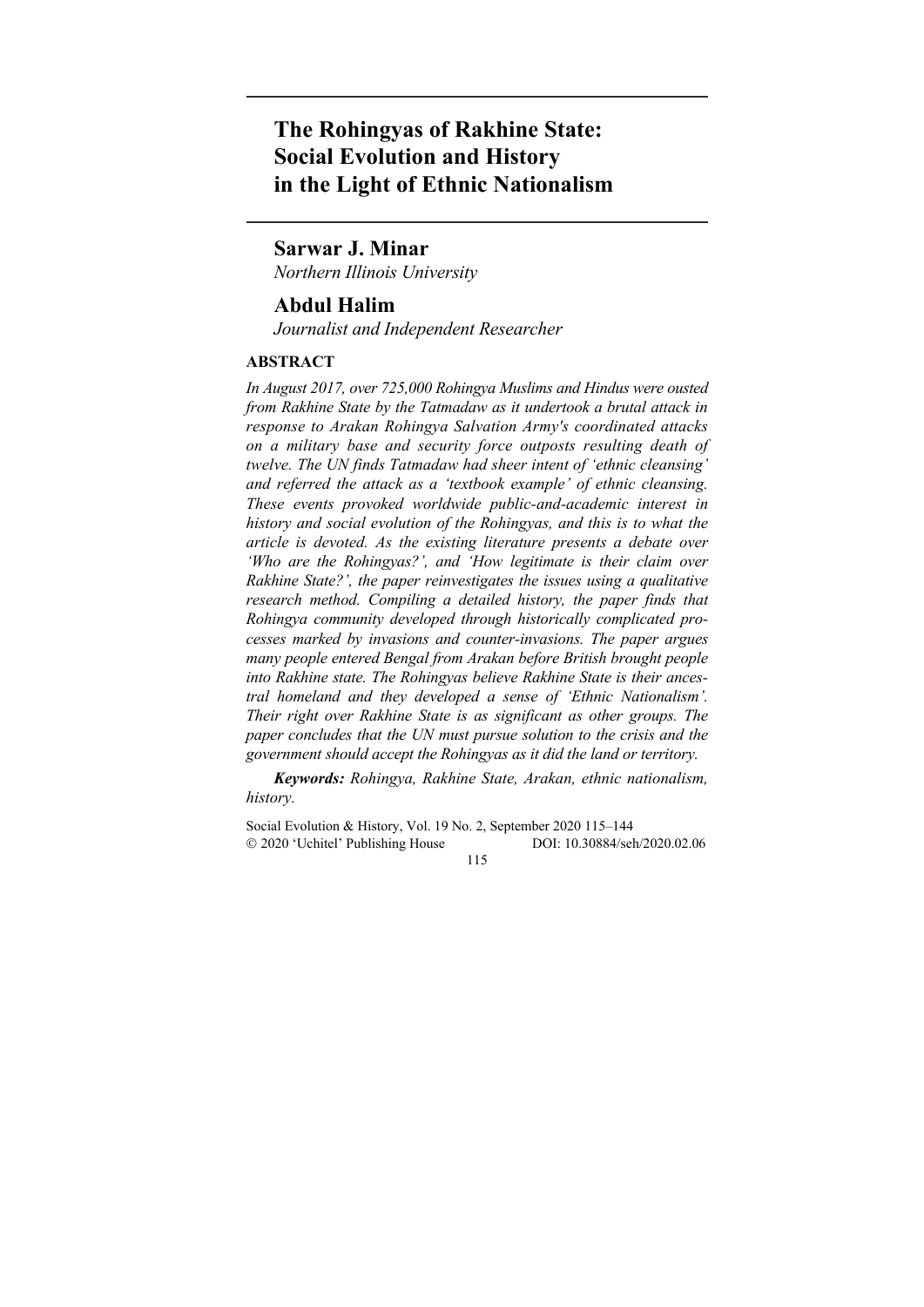#### **1. INTRODUCTION**

Who are the Rohingyas? How legitimate is their claim of belongingness in the Rakhine State in Myanmar? The conventional wisdom presents a moderate debate over claims and counter claims: one group of scholars (*e.g*., Derek Tonkin, Jacques Leider *etc*.) claims Rohingyas are the people who entered Myanmar during the British rule, and another group (*e.g*., A. P. Phayre, G. E. Harvey, M A Tahir Ba Tha, Abdul Karim, Azeem Ibrahim, Kazi Fehmida Farzana *etc*.) claims that Rohingyas have been living in Rakhine State for centuries. In the backdrop of the debate, this article reinvestigates the issues through qualitative research method assessing the perspectives of the ousted Rohingyas from Myanmar who took shelter in Bangladesh and reevaluating the secondary literatures and historical documents.

Rakhine State has historically been known as Arakan. Though the history of the Rohingyas' inflow into Arakan often referred to the time of British annexation of Burma, this article delves deeper and finds that the history prior to British annexation of Arakan and Burma has been very significant. Though there is no denying the fact that during British colonial period many people were brought into Rakhine state from then Bengal (mostly from Chattogram) and India, it is less known that a huge number of people fled from Arakan/Rakhine State to Chattogram (Bengal) during Burmese attack on Arakan prior to British annexation of Arakan/Burma forming a significant part of the base population in Chattogram, Bangladesh. Similarly, people are less aware that the history of Arakan is marked by many such instances of flow of people. It is imperative that we take the history of such flow of people into serious consideration.

The article is organized into eleven sections. Following the introduction, the second section outlines the research methodology and theoretical framework. Third section briefly summarizes the literature review. The fourth section presents the argument of Rohingyas as a case of ethnic nationalism. The historical evidences are presented from fifth to ninth sections. The fifth section conceptualizes Arakan as a region and draws the history of Arakan in ancient time. The sixth describes the early infiltration of various groups into Arakan, and the seventh section portrays history of various invasions and counter-invasions between and among Arakan and its neighboring political entities. The eighth section brings up the developments in Arakan when it was under British Crown Colony, and the ninth section draws insights in the postindependent period of Myanmar. The tenth section draws the social evolution of the Rohingyas in Rakhine State during pre-colonial, colo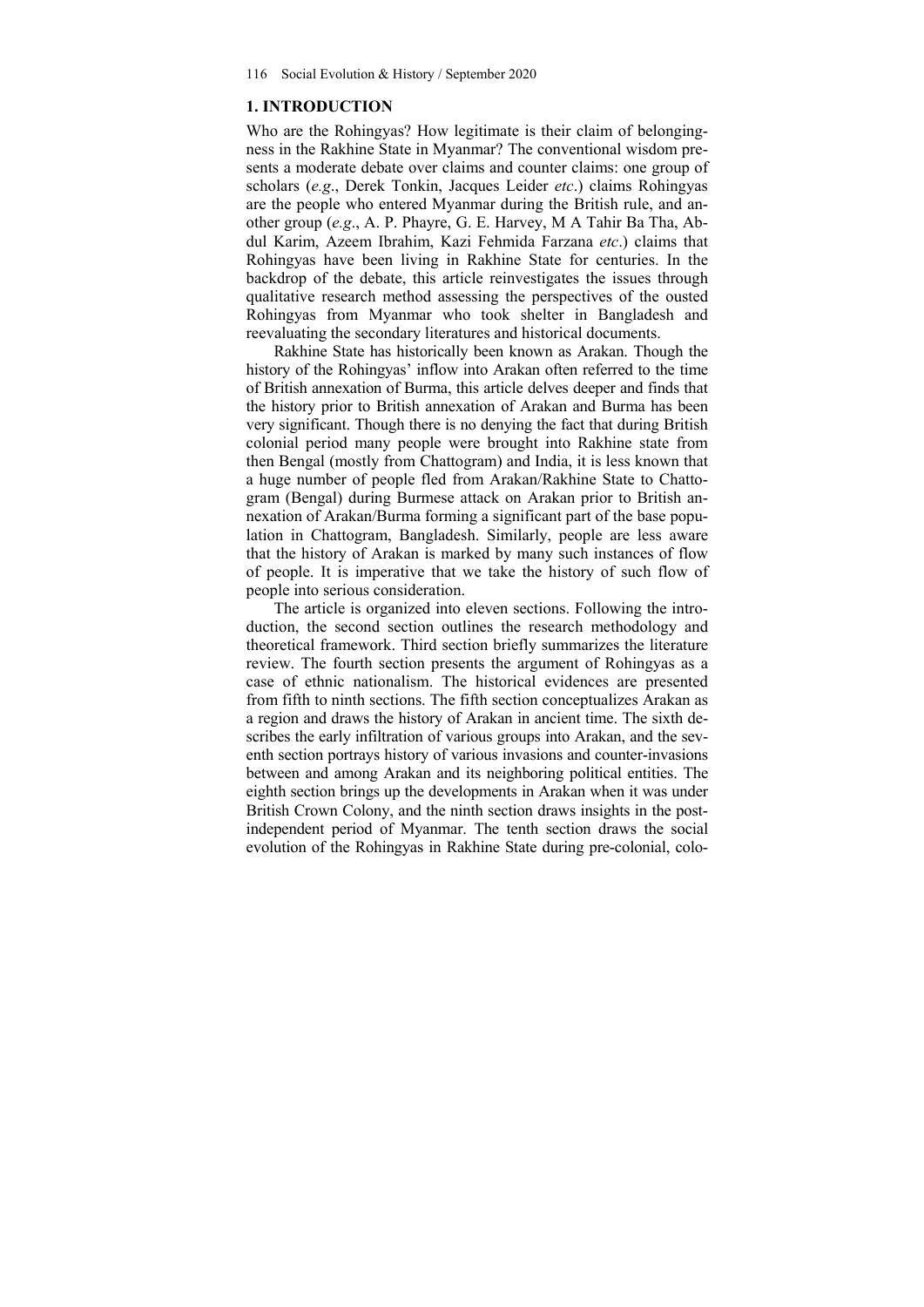nial, and postcolonial period. Lastly, the eleventh section discusses the findings and draws conclusion.

## **2. RESEARCH METHODOLOGY AND THEORETICAL FRAMEWORK**

This is a qualitative research project and uses nonparticipant observation method relying on both primary and secondary data. The primary data are collected from fifty interviews in the field using a semistructured questionnaire on the Rohingyas living in Teknaf, Cox's Bazar, Bangladesh. The secondary data are collected from various available secondary literature that includes books, journal articles, reports, newspapers, blogs, news portals and so forth. Based on the primary data from the field interviews, the paper assesses how the Rohingyas see themselves or their identity and how they relate their claim over their living place in Rakhine State, Myanmar. In order to understand such historical context, the article uses the secondary literature on history to study Rohingyas' history, because the secondary literatures serve as the best data source when there is no other better available data and this definitely enriches the research.

Based on the findings of the interviews, the article appropriates evolutionary approach to ethnic nationalism and ethnic nationalist identity formation of the Rohingyas to address the issue. 'Ethnic nationalism' is a form of nationalism where nation is defined in terms of the ethnicity of the people, whereas, 'nation' may be defined as unity of people based on language, shared culture, history, heritage, a common and shared ethnic ancestry *etc*. (Yun 1990).

The article uses 'Ethnic Nationalism' as theoretical framework which was developed by Anthony D. Smith (Smith 1994) as it is considered as the most satisfactory among the three spectra of nationalism: Ethno Nationalism, Ethnic Nationalism and Mini Nationalism (Yun 1990). Smith provides a comparison between 'Territorial Nationalism' and 'Ethnic Nationalism.' While 'Territorial Nationalism' denotes to formation of nationalism based on a territory, the living place of its inhabitants, which gives a sense of bondage and common identity that goes beyond other lesser bondages, and assimilates ethnic, linguistic, religious, cultural differences, 'Ethnic Nationalism' instead focuses on the ethnicity of the people which gives a sense of bondage and common identity. However, the sense of belongingness may not always be something inherent rather it may also be created by the elite class and imposed on the general people for greater political leverage.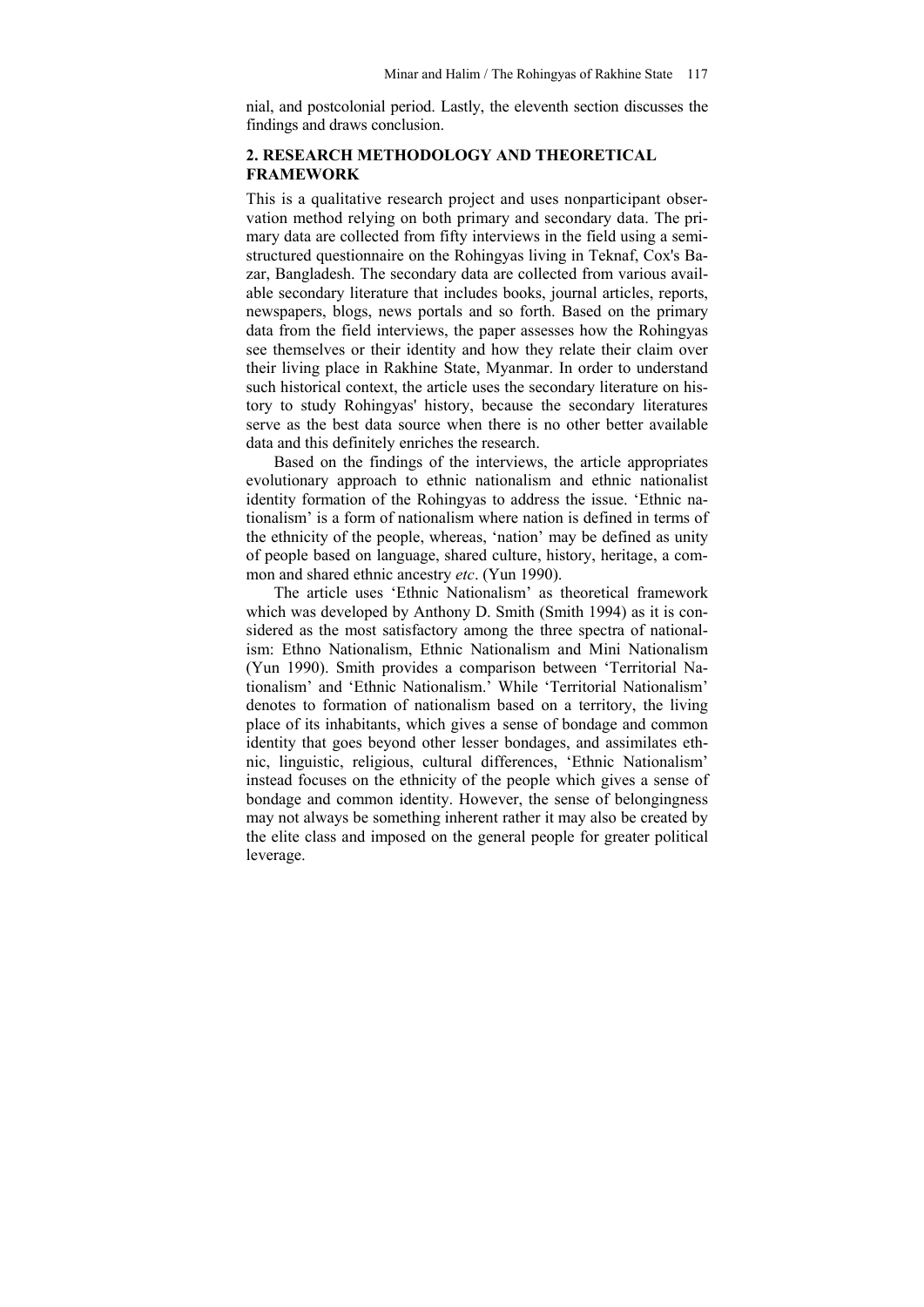#### **3. LITERATURE REVIEW**

Numerous research have been undertaken in this area. Jacques P. Leider in *Rohingya, Rakhine and the Recent Outbreak of Violence-A Note* (2012) and *Rohingya: the Name, the Movement and the Quest for Identity* (2014) argued that there is no doubt of historical existence of Muslim community in Rakhine; however, in true sense they are not the descendants of pre-colonial Muslim community, rather the Rohingyas are the Bengali originated Muslim population of Rakhine State. He also argued that the claim of early settlement on Rohingyas ancestor in the seventh century by Arab sailorman is a matter of Sheer believes. A British diplomat, Derek Tonkin, in *The 'Rohingya' Identity: British Experience in Arakan 1826–1948* (2014) argued that the dialect Rohingya is a recent construction of Bengali speaking Muslim of Rakhine. He claimed that the word 'Rohingya' had never been used as an ethnic identity rather it was a political tag to define Muslim majority in Rakhine after World War II.

Sir Arthur Purves Phayre in *History of Burma* (1883), extensively illustrated the pre-historic and early historical developments of Arakan. He pointed out the pre-historic settlements and initial developments in Arakan till the British anexation. Godfrey Eric Harvey in *History of Burma* (1925) also depicted the history of Burma and Arakan. He penned the chronical dynasties of Arakan and hinted the correlation among neighboring kingdoms around Arakan as well as portrayed the Hindu, Buddha and Muslim reigns.

Historian Abdul Karim in *The Rohingyas* (2000) demonstrated the Rohingyas' pristine history in Arakan that was enriched in every aspect of life. He clearly established the fact that Rohingyas are the progeny of Arabic and Persian settler who later was merged with immigrants of colonial era. Mohammed Ashraf Alam in *A Short Historical Background of Arakan* (1999) also emphasized the early historic Muslim contact in Arakan. Referring to the Mrauk-U Muslim dynasties, M A Tahir Ba Tha in *The Rohingyas and Kamans* (1963) claimed that there was no way to separate Rohingya Muslims from early established Muslim inhabitants like Arabic, Persian, Turks, Moors and Bengalese. Mohammed Yunus in *A History of Arakan: Past and Present* (1994), stated that the Rohingya Muslims origin goes back to Arabic and Persian, however, Maughs (Arakanese/Rakhine/Buddhist) went first from India and Southeast Asia. Azeem Ibrahim in *The Rohingyas: Inside Myanmar's Hidden Genocide* (2016) clearly interpreted the holocaust against Rohingya Muslim in Arakan. The book discloses Burmese authority's organized segregating and persecuting policies.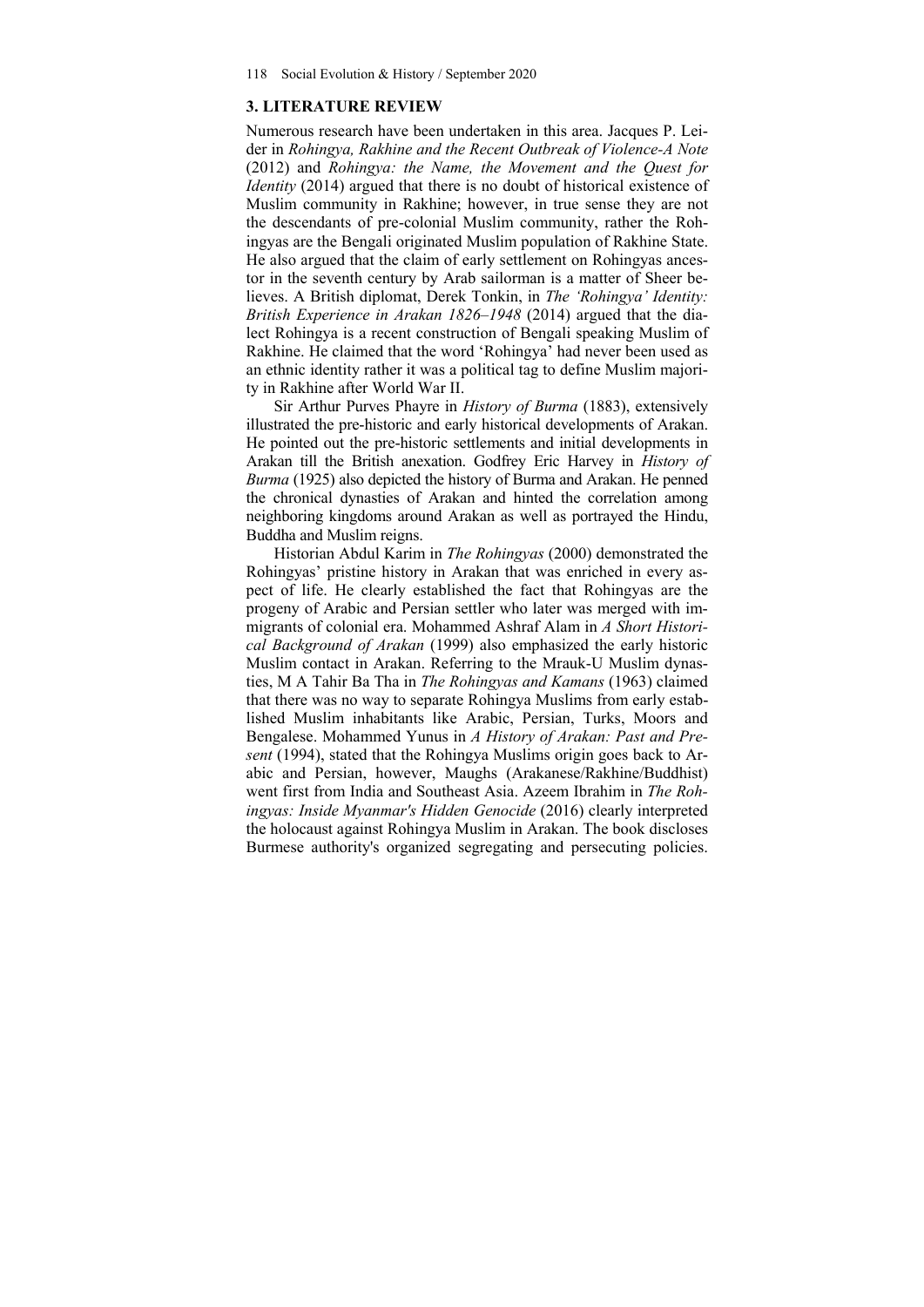Khin Maung Yin in *Salience of Ethnicity among Burman Muslims: A Study of Identity Formation* (2005) noted that as a progeny the Rohingyas receive Islam from Arab Muslims who reached in Arakan in the eighth century.

Moshe Yegar in *The Muslims of Burma* (1972) traced the history of Muslims in Burma. He traced the evolution of Muslim community from early historical era depicting the struggle of the Muslim ethnic groups; however, he hinted that the Muslims had been stateless under Burmese authority. Aye Chan in *The Development of a Muslim Enclave in Arakan (Rakhine) State of Burma (Myanmar)* (2005) analyzed the dialect 'Rohingya' used first in 1950. He also claimed that the Rohingyas are progeny of Bengali Muslims who migrated to Arakan during British rule.

## **4. THE ROHINGYAS: A CASE FOR ETHNIC NATIONALISM**

The data from interviews suggest that the Rohingyas believe Rakhine State has been the land of their ancestry since their ancestors have been living there for generations. Though they do not have concrete evidence to showcase they often refer to a thousand-year living history since the place was known as Arakan. As they strongly believe that their ancestors have been living in Rakhine State for centuries, they have developed a sense of belongingness with the land and the people who share same history, religion, culture, ethnic ancestry, heritage *etc*. Thus, as they socially evolved over thousand years, they have developed a sense of community identity, 'Rohingyas', which they strongly consider to be different from other Muslims living in Myanmar and Bangladesh.

The Rohingyas consider their identity to be firmly linked to 'the land' they live in, Arakan/Rakhine State. This has been central to their identity along with other elements already mentioned. Thus, the sense of belongingness which they have gradually developed over generations may be denoted as evolutionary development of a case of ethnic nationalism. Their sense of togetherness comes from the belief that their ancestors have been living there for centuries, the land belongs to them and they have an inherent right to live there.

In 1948, with the independence of Myanmar, a territorial nationalism was supposed to emerge in Myanmar, a nationalism in terms of the boundary of newly founded state which was supposed to be inclusive of all internal ethnic groups. Even though in the beginning it was more likely the case with political representation from all groups, however, gradually under the military rule it turned out to be exclusionary. Over the decades it failed to ensure representativeness of all groups.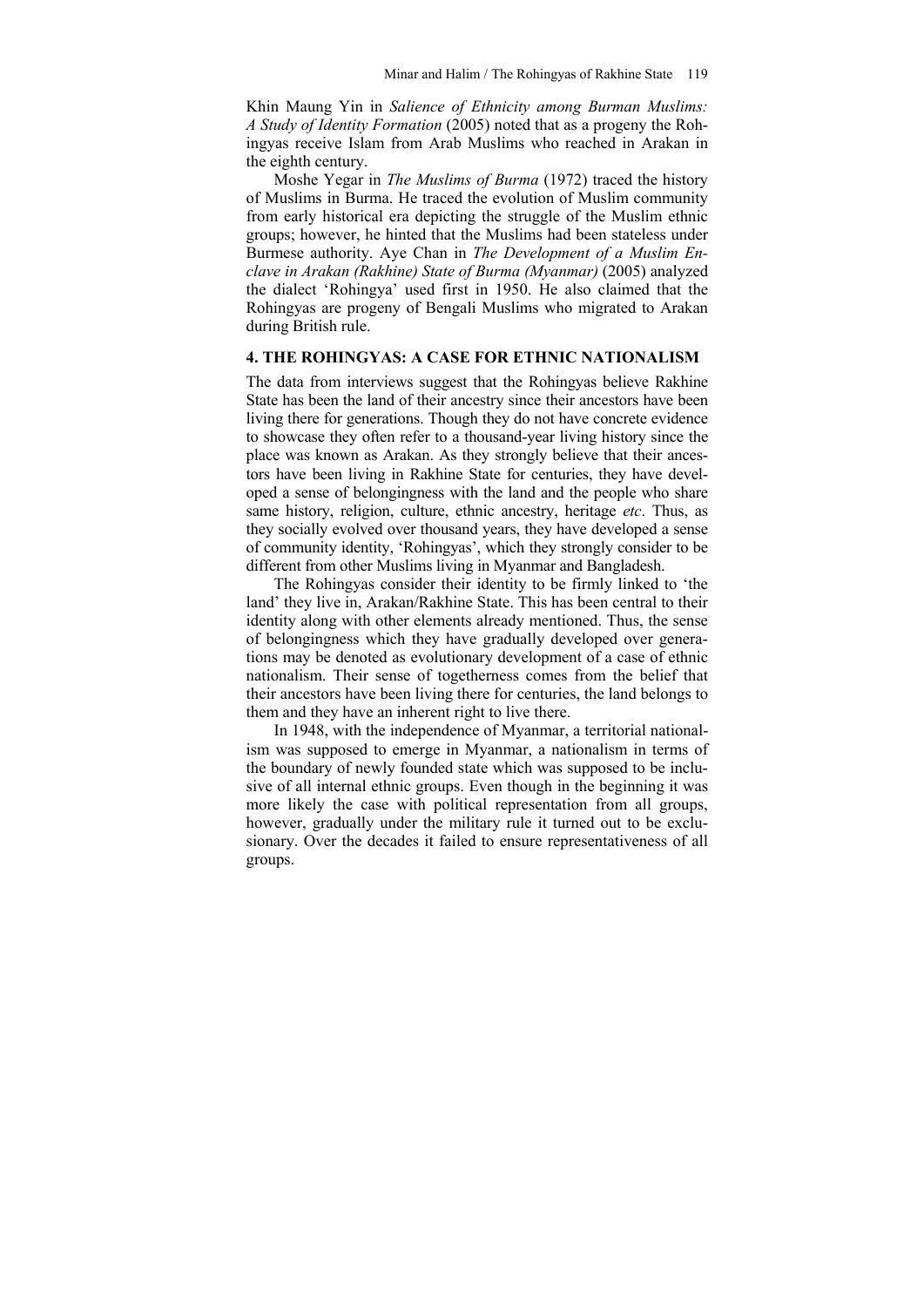In the case of Rohingyas, the new consciousness of unity is propagated and rejuvenated by the educated and politically conscious elite class referring to and based on the historical linkages to their ancestors in Rakhine State. The Rohingya diaspora living around the world shows the same sentiment. The Rohingyas thus emerged as a case for ethnic nationalism, a nationalism based on its ethnic focus as the territorial nationalism failed to meet their needs.

#### **5. ARAKAN: A BRIEF DESCRIPTION AND ITS ANCIENT HISTORY**

#### **5.1. A Brief Description of Arakan**

Arakan, the historical name, was replaced with 'Rakhine State' by the government of Myanmar in the 1990s (Bahar 2012). Arakan/Rakhine State refers to the extended coastal region of Burma/Myanmar, more specifically the western part of the country. It covers an area of almost 36,778.05 square kilometers (Census Report 2015: 17). Due to distinct geographical position surrounded by hilly areas, Arakan managed to survive as a separate, independent kingdom for long time until 1784 (Yunus 1994). Prior to that, there were two kingdoms in Arakan: South Arakan or Sandoway and North Arakan or Arakan proper; these two kingdoms were merged in the thirteenth century (Karim 2000). As per the Census Report 2014, the estimated demographic figure of Arakan, including 1,090,000 non-enumerated population who belongs Islamic religious faith, was about 3.18 million with two major ethnic groups 63.32 percent Buddhists and 34.18 percent Rohingya Muslims (Census Report 2016: 02–06).

Arakan is mountainous region on the eastern shore of the Bay of Bengal. In the north, it is bounded by India and in the East, the Yoma Mountains with 2,000 meters height form a natural fence between Arakan and rest of the Burma (Mohajan 2018: 28). As a coastal region, it has been easily accessible by sea routes (*Ibid*.). The River Naaf in the north and west Arakan is a common borderline with Bangladesh. In the north, it is also bordered by Chin State of Burma and Magway, and Bago. Ayeyarwady region is situated in the East.<sup>1</sup>

The word 'Arakan' is thought to originate from Arabic or Persian as both have same meaning (Mohajan 2018: 26). Phayre explained that the name might come from native name Rakhaing, from which the modern European form Arakan is derived (Phayre 1883: 42). Early Buddhist missionaries called Arakan as 'Rekkha Pura' (Alam 1999). Tripura Chronicle Rajmala mentioned as 'Roshang' (Mohajan 2018). The poets of Arakan particularly Alaol, Ainuddin, Abdul Ghani and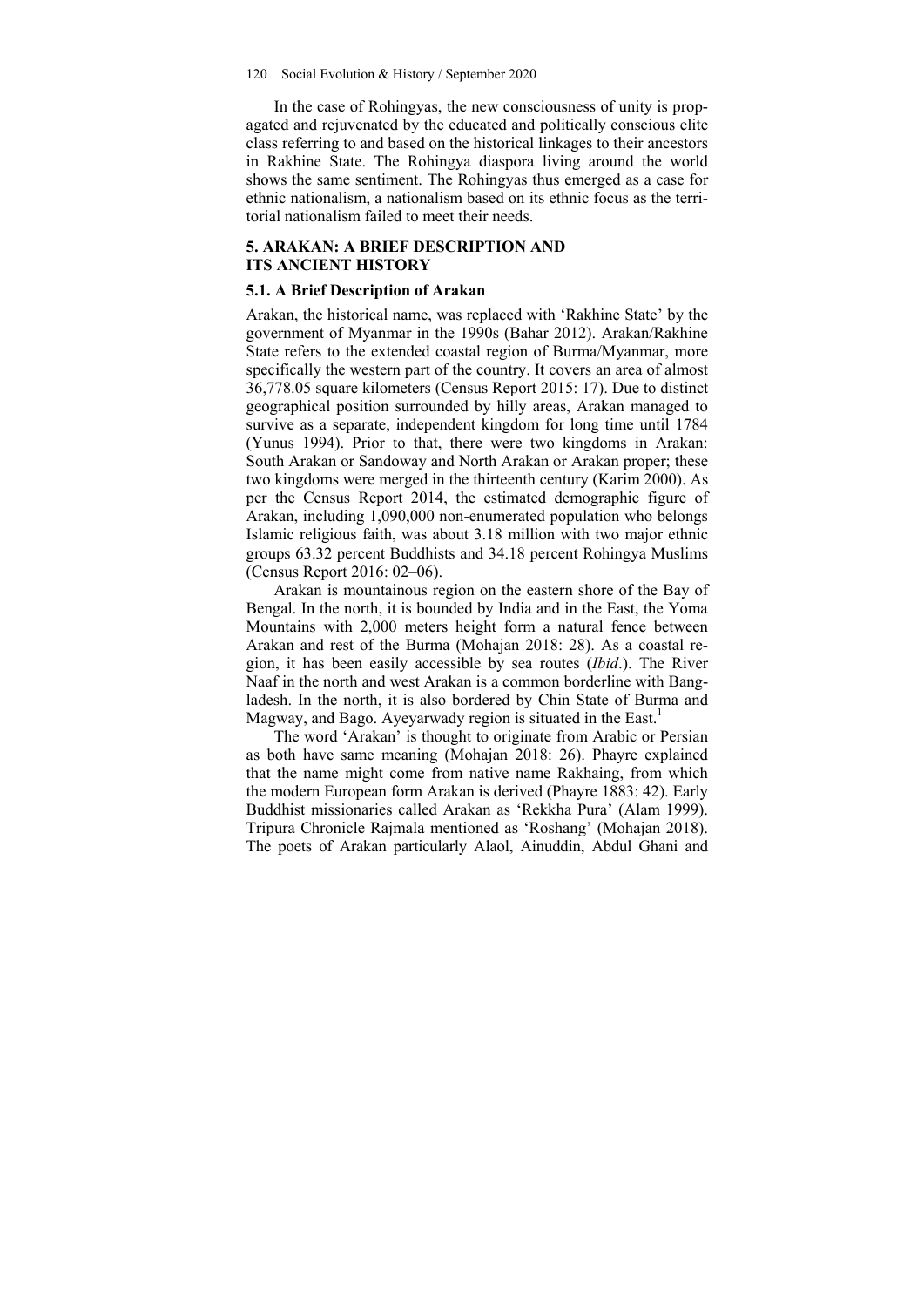others referred Arakan as Roshang, Roshanga and Roshango Des. Abdul Karim mentioned that Rohingyas believed the word Arakan is derived from the Arabic word all-Rekan or al-Rukn. In the sixteenth century, the Europeans used the name as Arakan (Karim 2000: 18–19).

#### **5.2. The Ancient History of Arakan**

According to Phayre before the recorded history, a son of the first King of Banaras was allocated to the historic land of Arakan (Phayre 1883: 42). According to anecdote, ten brothers of the Sandoway heir were killed, while a sister survived and escaped to the north of Arakan proper and later she married a Brahman. When the Brahman man came to the throne, Brahman (Hindu) dynasty was established. Phayre mentioned the King Marayo as a newborn baby who was found by the Chief of the Mro Tribe during his hunting in the jungle. Marayo married the daughter of Mro Chief (*Ibid*.: 43). After the marriage of Marayo, descendant of Brahman King, the capital city, Dhanyawadi, was founded.

In the upper Burma, there were a group of small Pyu city-states. The Pyu city-states were later absorbed in the Pagan Dynasty as the latter expanded and became an Empire (Phayre 1883). The Pagan Empire gradually evolved into modern day Burma/Myanmar.

#### *5.2.1. Arakan: The Early Dynasties*

In the early history, Arakan was an independent kingdom ruled by the Hindus, Buddhists, and Muslims. Dhanyawadi, the first recorded capital of Arakan Kingdom, was founded in 2666 BCE (Alam 1999) which existed until 327 CE. There is a record of 25 successive kings reigning in Dhanyawadi. Referring to an anecdote Singer (2008) indicated that initial wave of Hindu colonel took place on the first century by the sea voyagers who sought for commerce of gold, silver and so forth. Once they reached the shore of Arakan, they established Hindu Kingdom (Singer 2008).

The second phase of Indianisation of Arakan happened from the fourth to sixth century. The capital of the second dynasty was in the town of Waithali (Vesali). However, archeologist Aung Thaw pointed out that a Hindu dynasty was ruling the Vesali until the second century BCE (Singer 2008: 10). However, the majority argued that Vesali was established in 327 CE and in the reign of the second dynasty, Arakan reached its utmost classical period of culture, which lasted until 818 CE. During that period, Mohamuni Buddha image was casted in Arakan (Alam 1999).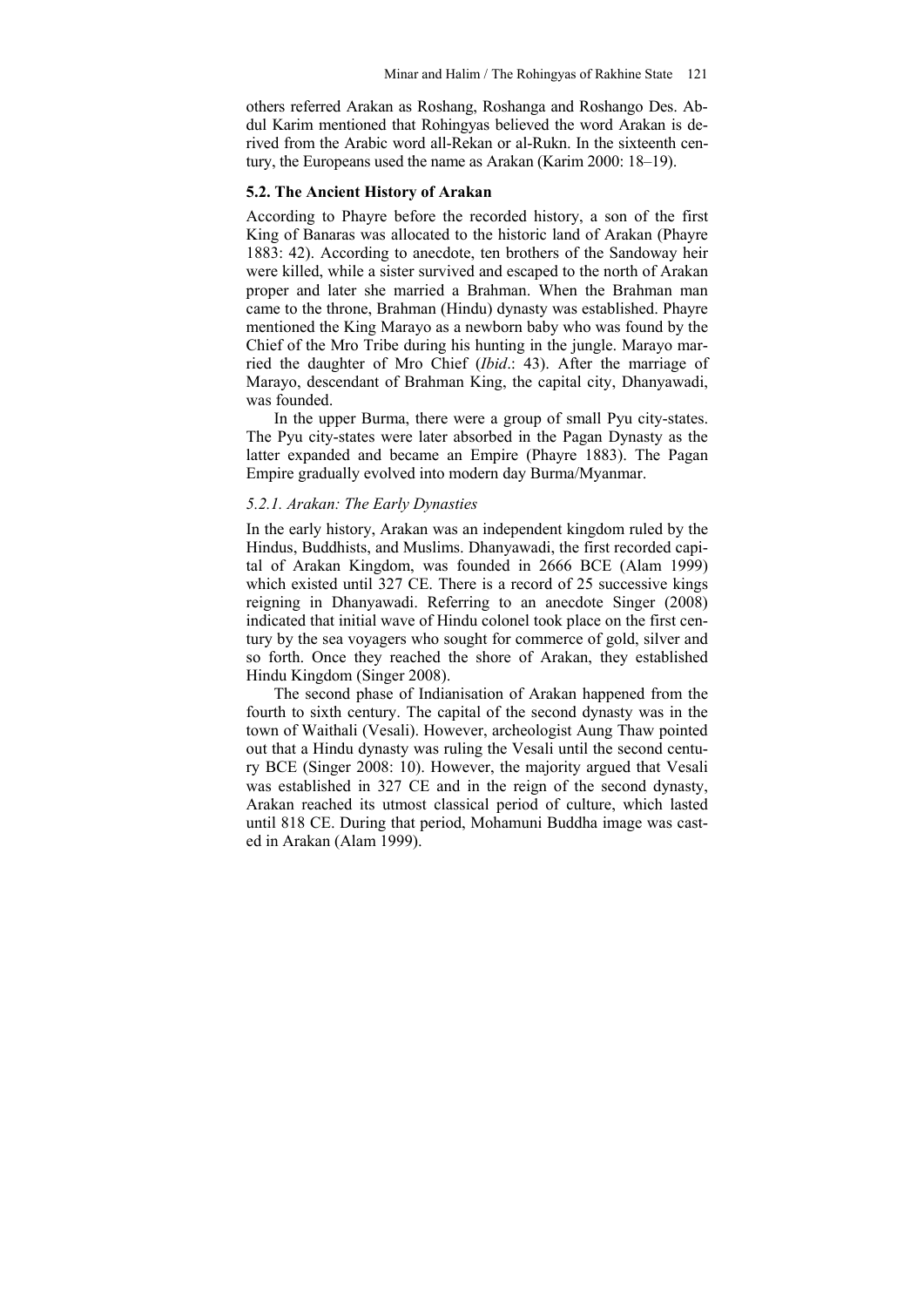#### *5.2.2. Chandra (Hindu) Dynasties in Arakan*

The Chandra dynasty is traced from 788 CE to 957 CE. In the early Christian era, Buddhism reached Arakan earlier than other parts of Burma. However, before the tenth century the original inhabitants of Arakan were solely Hindus (Tha 1963). Archeological findings indicate that Hindus predominated until the eighth century. Moreover, the Arakan was influenced by Brahmanism (Yunus 1994). Harvey further mentioned that Brahmanism is indicated by the word 'Chandra' that ends the name of every traditional king in 788–957 CE (Harvey 1925: 137).

Hindu kings ruled Arakan from the first to the tenth century (Alam 1999). According to M A Tahir Ba Tha, after Hindu civilization, the names of Dhanyawadi, Ramawadi, Maygawadi and Dwarawadi dynasties, given by Hindus, are thought to be Bengalese (Tha 1963).

## **6. EARLY INFILTRATION IN ARAKAN: MUSLIMS AND BUDDHISTS**

The Buddhists and Muslims entered Arakan during the very early history of Arakan. The Muslims and Buddhists infiltration into Arakan proceeded in the following stages.

#### **6.1. Early Muslims Infiltration**

The first sign of the Muslim settlement was found in 788–810 CE. Documentary evidence shows that the early Arab had contact with Arakan and Bengal (Karim 2000: 24). According to the Arakanese traditional history, during the reign of Mahataing Sandaya, several Arab ships wrecked off the coast of Rambi Island (Ramree), the Muslim sailors somehow escaped and swam onto the shore. In the Arakanese history, they are identified as foreigners. The king provided them with shelter. Gradually the Arabians assimilated with the locals, and later the king allocated land for them to settle (*Ibid.*: 24–25).

Moshe Yegar argued that the Muslims seamen who first reached Burma in the ninth century were the ancestors of Rohingya (Yegar 1972: 2; Al-Mahmood 2016). The shipwrecked Arabian Muslims absorbed Burmese language and customs and gradually became the second largest ethnic group of Arakan (Karim 2000: 25–26). Karim emphasized that the Rohingyas had been staying in Arakan for more than a thousand years. Similarly, Alam pointed out that in the pre-Islamic times, peoples like Arabs, Moors, Pathans, Turks and Bengalese came to Arakan as traders and preachers; many of them settled there, assimilated with the local customs and they are the people who are currently known as ethnic Rohingya (Alam 1999).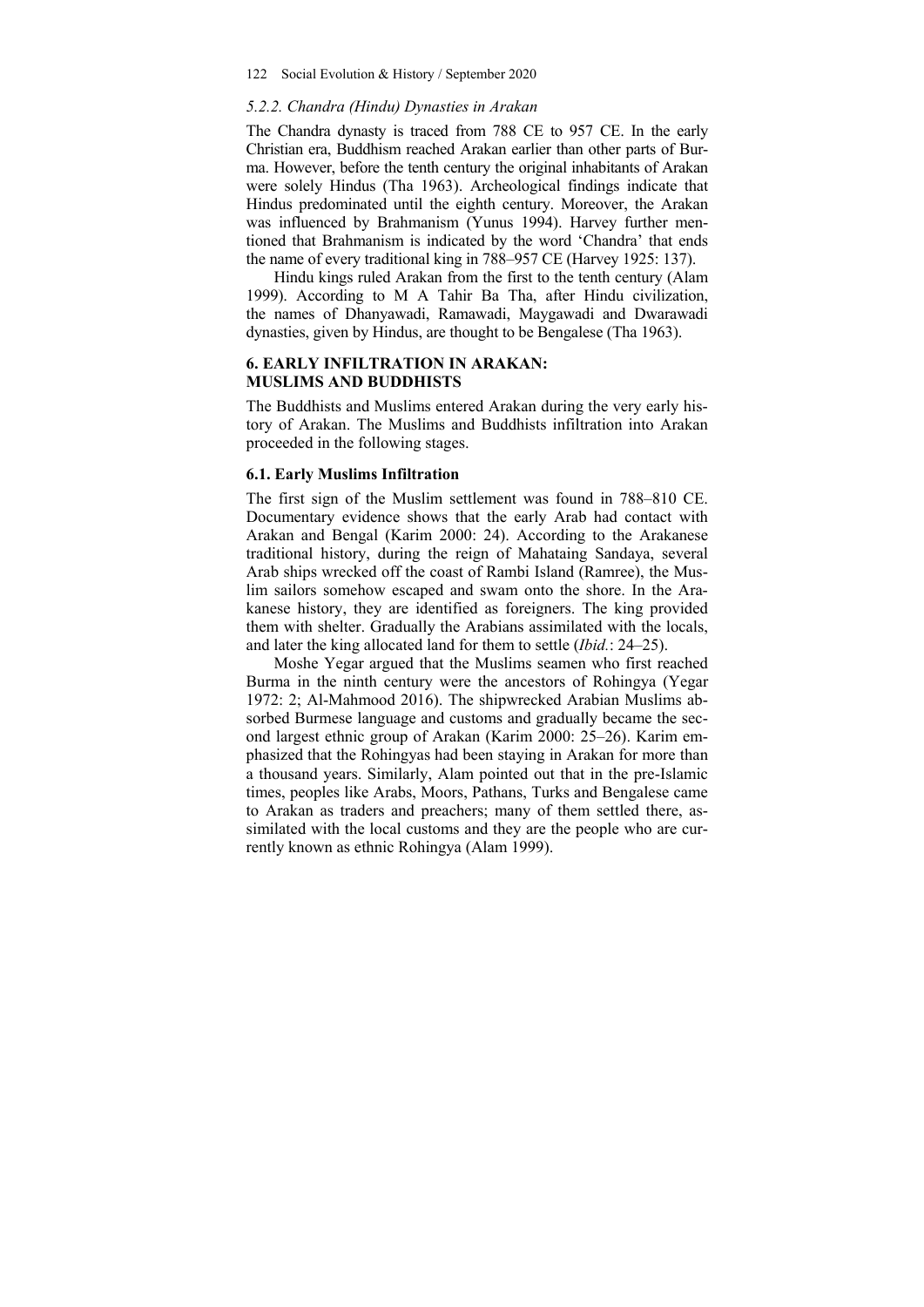#### **6.2. Early Buddhists Infiltration**

There was a serious tension between Buddhism and Brahmanised Hinduism during the eighth century in India (Yunus 1994). In Magadha, old Bihar, chauvinist Hindus, and rival Mahayana Buddhist that compelled Hinayana Buddhists to flee eastward and they took harbor in Vesali dynasty of King Chandra (*Ibid.*). That was the first recorded large infiltration of Buddhists into Arakan. Since then they have been called Maughs, the word assumed to be derived from Magadhi (*Ibid.*). During Mongolians invasion in 957 CE, Indian Buddhists, and Hindus of Arakan merged with Mongolians or Tibeto-Burmese; however, Rakhine Maughs claim to be more Aryan than Mongolians (Tha 1963). After the tenth century, the kingdom professed Buddhism. However, before the arrival of Muslims the people of Arakan were the local Hindus and Buddhists who came from India (Harvey 1925: 137–138).

## **7. ARAKAN AND THE NEIGHBORS: HISTORY OF INVASIONS AND COUNTER INVASIONS**

The history of Arakan developed through a complicated process marked by frequent accounts of invasions and counter-invasions over thousands of years. There are numerous historic records of invasions and counter invasions between and among Arakan and its neighboring political entities. Over thousands of years, many neighboring dynasties attacked Arakan. Arakan also raided many neighbors such as Chattogram and Pegu. Through these invasions and counter-invasions, numerous mass migrations took place and through this the ethnic groups and composition of the population formed in Burma and in Arakan.

**Arakan's Attack on Chattogram: The First Phase.** The historic record denotes that the Arakan King, Tsu-La-Taing-Tsandra (951– 957 CE) invaded Chattogram first in 953 CE (Ali 1967). The King constructed a monument called Tsit-ta-gung (*i.e*., No war will be there) for commemoration. The name of Chattogram is thought to be derived from that inscription (Ali 1967; Yunus 1994).

**The Pagan Kingdom's/Burmese Attack on Arakan: The First Phase.** The great King of Pagan Anoarahta invaded Arakan in 1044, desiring to hold the famous image of Buddha (Phayre 1883: 46). Meantime, under Pagan reign (1044–1287), the Burmese established their imperialism over the south Arakan. In addition, the Buddhism became modified from Mahayanist to Hinayanist as like Burma during the eleventh and twelfth centuries (Tha 1963). Harvey pointed that in the middle of the twelfth century the famous Mahamuni image was unavailable (Harvey 1925: 137–138).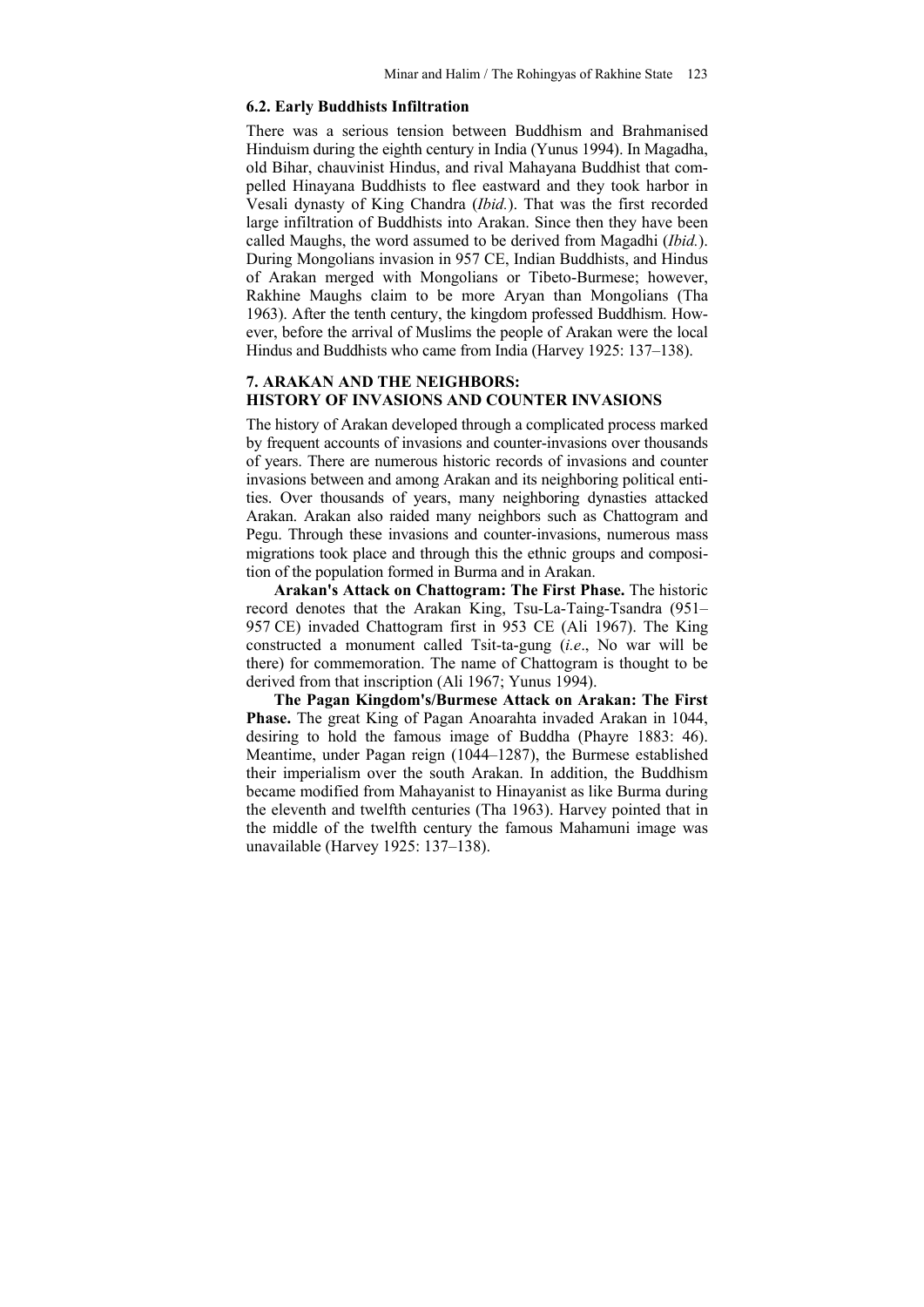**Bengal and Turkish Invasion on Arakan.** The Turkish Armies invaded Burma in 1277 under command of Nasser Uddin. Yegar interpreted that during the occupation another influx of Muslims from China occurred (Yegar 1972: 3). Finally, in 1285–1287, they attacked and destroyed Pegu. When the Europeans came into Arakan in the fifteenth, sixteenth and seventeenth centuries, they described the coastal cities of Burma as Muslim colonies (*Ibid.*: 3–4).

During the reign of Minhti (1279–1374), Arakan experienced a devastating sea attack from Bengal. The King successfully used some ploys to defeat invaders (Harvey 1925: 138).

**The Mongol Invasion on Burma.** The Mongols undertook a series of invasions on Pagan dynasty as the King Narathihapate denied demand of tribute by the Mongols. The Mongol undertook three invasions on Burma from 1275 to 1285. As the Mongols won the war and formed a new kingdom resulting in the formation of almost new population base, thus the Burmese race was considered mongoloid largely (Hall 1950).

**Burmese Attack on Arakan: The Second Phase.** In the early fifteenth century, Arakanese King Naramekhla, also known as Min-Saw-Mon invaded some area of Burma, however, vanquished quickly, and belligerent turmoil led to reverse attack on Arakan. The Burmese took possession of Launggyet, the capital town and the King Min-Saw-Mon was expatriated from his kingdom in 1406. Fleeing into Bengal, Min Saw Mon got asylum and resided in Gour, the capital of Bengal, for twenty-four years (Phayre 1883: 77).

**Restoration of Arakanese Kingdom and Muslims Infiltration.**  The next phase of Muslim inflow in Arakan took place in the fifteenth century and the Muslims were brought into Arakan by the King who got back his throne with help of the king of Bengal, Nazir Shah, widely known as Sultan Jalaluddin Mohammed Shah (Karim 2000: 26; Islam 2017; Tha 1963).

In 1420, the King of Bengal, Sultan Jalaluddin Mohammed Shah experienced Delhi's invasion. During that time, the exiled King Min-Saw-Mon helped King of Bengal to set ploys to trap the enemies (Akhanda 2013: 38). As the King benefited, he determined to assist Min-Saw-Mon by restoring his kingdom. However, the first attempt failed in betrayal of his general, U-lu-Kheng also known as Wali Khan (Karim 2000: 27). Then the King, appointed his ministers, Dampasu, Razamani, Setta Khan headed by general Sandi Khan who restored Min-Saw-Mon to the throne in 1430 (Phayre 1883: 78; Tha 1963). As gratitude, the Buddhist king, Min Saw Mon sent tribute to the King of Bengal, and adopted Muslim titles called Sulaiman Shah. He also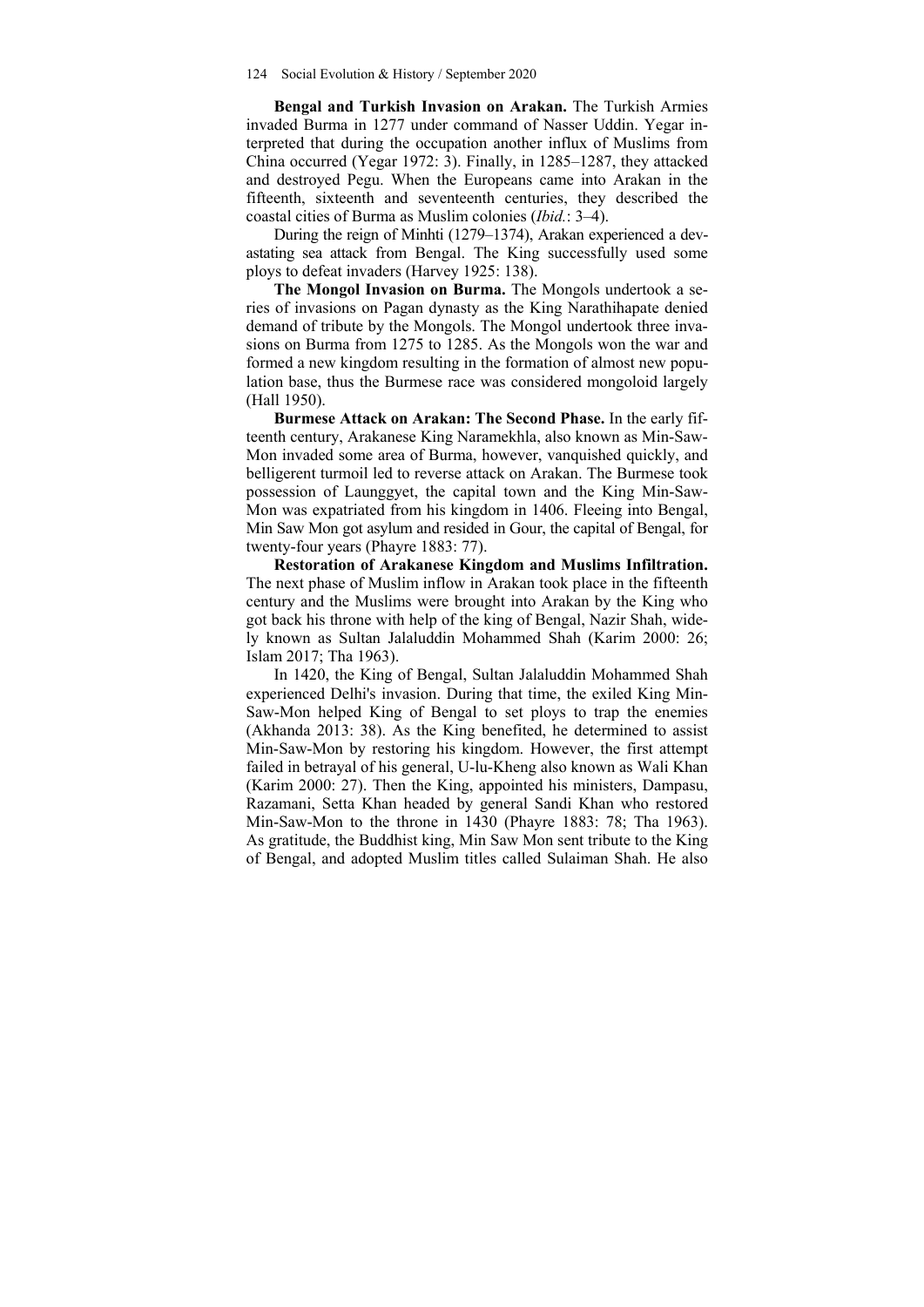issued coins, bearing kalima, Muslim inscriptions etc. Many Muslims settled in Arakan at that time (Phayre 1883: 78; Karim 2000: 27–28).

While returning to throne, King Min-Saw-Mon moved the capital from Launggyet to Mrauk-U which was known as Roshang (Rohang) to Bengali. From 1433, Mrauk-U remained the capital of Arakan for the next four centuries (Harvey 1925: 139; Karim 2000: 29–30). The Muslim soldiers, who fought to restore Min-Saw-Mon, did not return to Bengal rather got appointed as high-ranking official of the royal court by the many kings of Arakan (Akhanda 2013: 42). After the death of Sultan Jalaluddin Mohammad Shah and Min-Saw-Mon the Arakan-Bengal relation, remain unchanged (Alam 1999: 9–15).

During the Mrauk-U Regime, the European and Arab traders visited the coastal ports, with the predominate presence of Portuguese as mercenaries and pirates. They were engaged with local community and as a result the number of Muslims increased gradually there.

**Arakan's Attack on Chattogram: The Second Phase.** The successor King of Mrauk-U, Narameikhla known as Ali Khan (1433–59) withdrew the tribute and annexed Sandoway and Ramu. The successive king Basawpyu known as Kalima Shah (1459–82) occupied Chattogram in 1459, and it remined under Arakanese control for about two centuries, until the Mughals occupation in 1666 and that was the second attack of Arakan in Chattogram (Harvey 1925: 140; Farzana 2017: 43).

The Arakan King, Min Yaza invaded Chattogram with 4,000 soldiers and a naval fleet in 1517–18. The Mughal governor fled to Sonargaon. The Arakanese occupied Sandwip and Hatia with headquarters at Lakhipur. However, under great king Minbin, Arakan steadily established authority over Chattogram by the mid-sixteenth century and controlled it during the most part of the sixteenth century.

After 1532, during the King Minbin as Zabuk Shah (1531–53), who was the greatest King in the history of Arakan and founder of the 'Arakanese Empire,' the Feringhi or Portuguese inhabited on the coast of Arakan. The Portuguese arrived in Arakan in 1517 and King appointed them as military officers. During the reign, Arakan Empire became enriched with high-powered weapons (Yunus 1994). In the year 1538, Bengal faced two successive incursions from Afghan and Mughals that resulted King Minbin occupation of eastern Bengal including Chattogram (*Ibid.*). According to Harvey, since the middle of sixteenth century many Portuguese settled in Chattogram, making it a thriving port (Harvey 1925: 141).

**Bengal's conquest on Arakan: The Second Phase.** The Bengal Sultan's second conquest of Arakan took place in 1554 and it was led by Shamsuddin Abu Muzaffar Mohammad Shah (Yunus 1994). Minbin's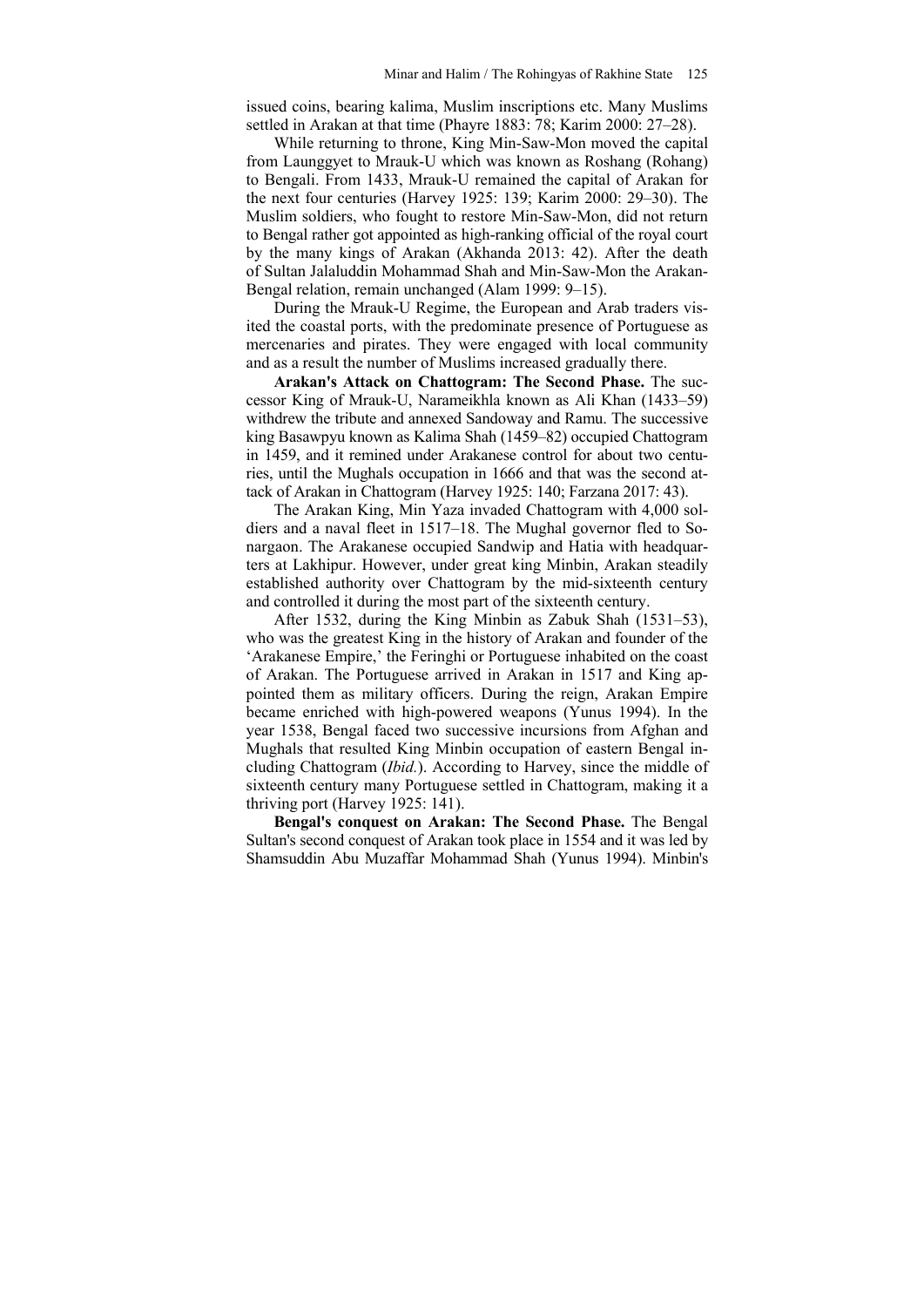son, Mingphalaung bearing the name Sikandar Shah (1571–93) brought back the throne as well expanded the occupation up to Decca and all parts of Chattogram, Noakhali as well as Tippera. Later, in the reign of Minyazagyi, also known as Selim Shah (1593–1612), a son of Sikandar Shah, extended Arakan from Decca and the Sundarbans to Moulmein with 1,000 miles in length and 150–200 miles in depth (Alam 1999). Selim Shah also massacred 600 Portuguese settlers to prevent incursion in 1607. However, Portuguese pirates returned with weaponized followers at Sandwip island and settled there, ousting Afghan pirates in 1609 (Harvey 1925:  $141-142$ ).

King Minhkamaung bearing name Husein Shah (1612–22), weakened the Portuguese powerbase at Sandwip. The initial advance on Sandwip was revoked due to Tippera invasion. In the consequence, Arakan met a counterattack by Portuguese in 1615. Eventually, in 1617, Husein Shah beat them off with the help of Dutch. The Portuguese were ceased and became the servants (Harvey 1925: 142).

The Portuguese formed an alliance with Arakan Maughs. Afterwards Chattogram became a breeding ground of pirates who looted and plundered entire lower Bengal. From 1621 to 1624, the Arakanese Maughs and the Portuguese pirates captured 42,000 people including Muslims and Hindus from Bengal and sold them as slaves (Alam 1999). Throughout the seventeenth century, the Arakanese Maughs and Portuguese continued slave-trade at the ports of Arakan and India. Harvey noted that in one month, February (1727), the Maughs and Portuguese carried off 1800 captives from the southern Bengal and sold as slaves in Arakan. This gives a rough estimation about the total number of people sold as slaves during this time. The Maughs and Portuguese continued slave trade for a long-time turning Bengal into a desolate place (Harvey 1925: 143–144). Throughout the eighteenth century, their slave trade and brutalities continued.

**Arakan's Attack on Pegu.** When Arakan established authority over Chattogram and parts of Bengal, it launched an attack on Pegu in 1599. The King Meng Razagvi employed flotilla from Chattogram and the Ganges delta (Ali 1967).

**Mughal Prince Shah Shuja's Shelter in Arakan.** The Mughal Prince Shah Shuja took shelter in Mrauk-U in 1660. This caused many Muslims' migration to Mrauk-U (Harvey 1925: 146). When Arakan King Sanda Thudamma killed Shah Shuja, he incorporated Shuja's companion Muslim soldiers into his elite guard, 'Kaman' (Karim 2000: 48). Later, in 1710, the members of 'Kaman' were exiled to Ramree Island (Phayre 1883: 178–179; Harvey 1925: 148). Muslims were recognized as indigenous ethnic group in Arakan and many held high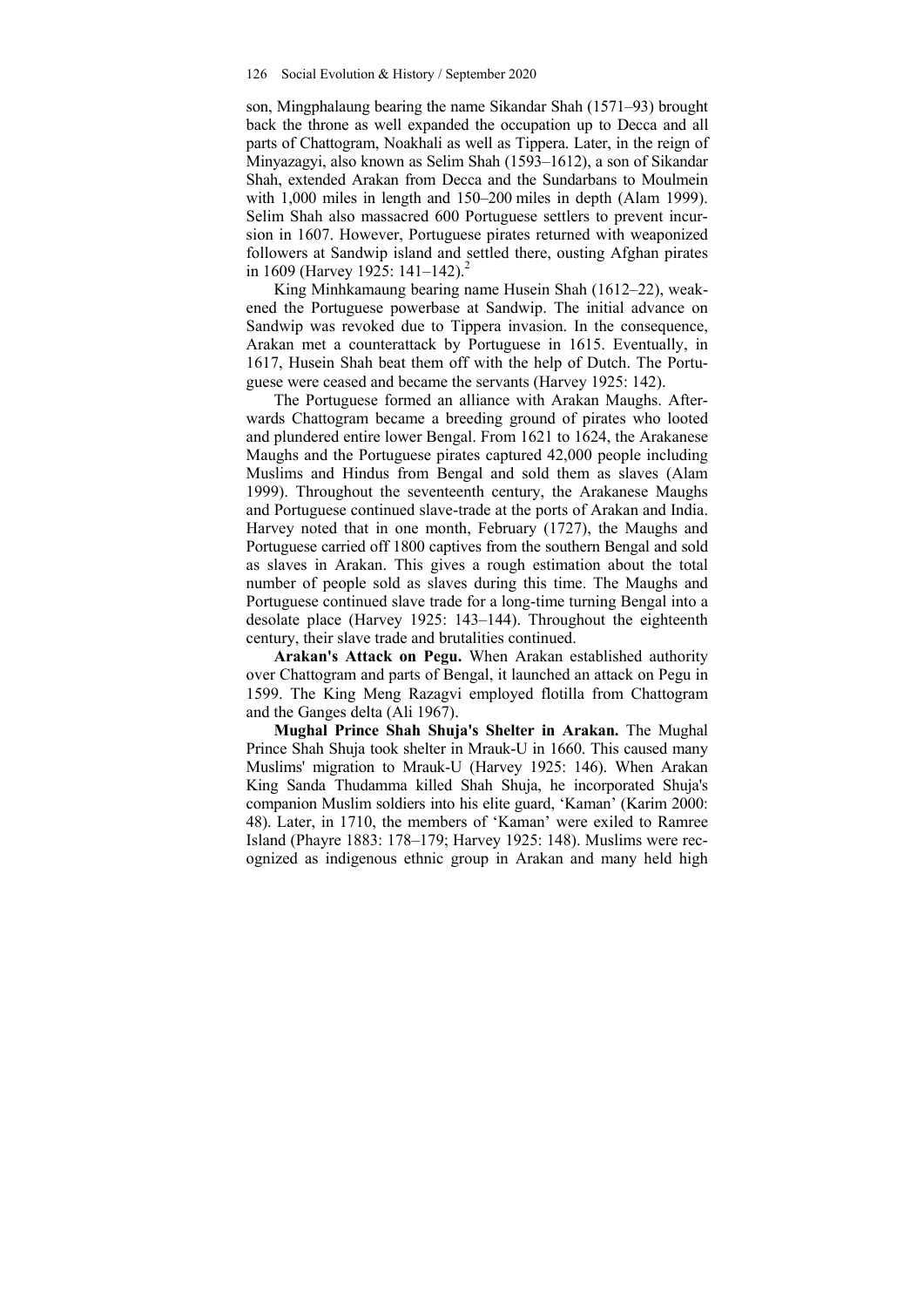positions in the society as lawyer, teachers, doctors, civil servants, and other professionals (International Crisis Group 2014).

**Burmese Invasion on Arakan: The Third Phase.** Burma annexed Arakan in 1784. The Burmese King Bodawpaya undertook the third attack on Arakan in 1784–85. It was a massive assault with twenty thousand soldiers, two thousand five hundred horses and over two hundred elephants causing a huge destruction in Mrauk-U (Phayre 1883: 213). The Arakan King's family was forced to move to Upper Burma and tens of thousands of Arakanese Muslims were taken as slaves, more than 35,000 fled into Chattogram and 40,000 men were killed by the Burmese (Chan 2005). In 1785, first exodus of Rohingya Muslims into Bengal was recorded. In 1790, the British-Indian administration sent diplomat Hiram Cox to Bengal territory to assist refugees and he established Cox Bazar (Al-Mahmood 2016).

**The British Annexation of Arakan and Burma.** The British Empire annexed Arakan in 1824. As the expansion of Burmese Empire bordering Bengal (*e.g*., Dhaka, Kolkata) seemed threatening to the British, so, they annexed Arakan in 1824 from the Burmese. The British waged two more wars in 1852 and 1885 and annexed the whole Burma (Steinberg 2010: 27) to British Empire, or the British-India (Yegar 1972: 29; Karim 2000: 112–116).

The first civil ruler of Arakan, Mr. Robertson (Karim 2000: 112) in an assessment report emphasized the prospect of massive rice and other agro-commodities production. He suggested importation of cultivation-skilled peasants from neighboring zone, Chattogram and India. He assessed population composition of Arakan before the British conquest as 60 thousand Maughs, 30 thousand Muslims and 10 thousand Burmese (*Ibid.*: 115). The main Muslim groups include Thambaikkya, Zerbadi, Kamanchi and predominant Rohingyas (Yegar 1972: 29). As Burma became a province of the British-Indian Empire, Indians could enter Burma easily.

With concentration on increasing rice production over extensive farmlands, more and more people went to Arakan from Bengal. There was also seasonal flow of laborers from India. The colonial administrators further encouraged labor migration into the tea and rubber plantations, and among migrants there were mostly Muslims and some Hindus (Sarkar 2018). Construction of a railway from Buthidaung to Maungdaw facilitated more transportation of seasonal Bengali laborers (Yegar 1972: 29, 48; Sarkar 2018).

The British preferred Indians for high administrative positions. In the beginning, they could get positions of government clerks. Later,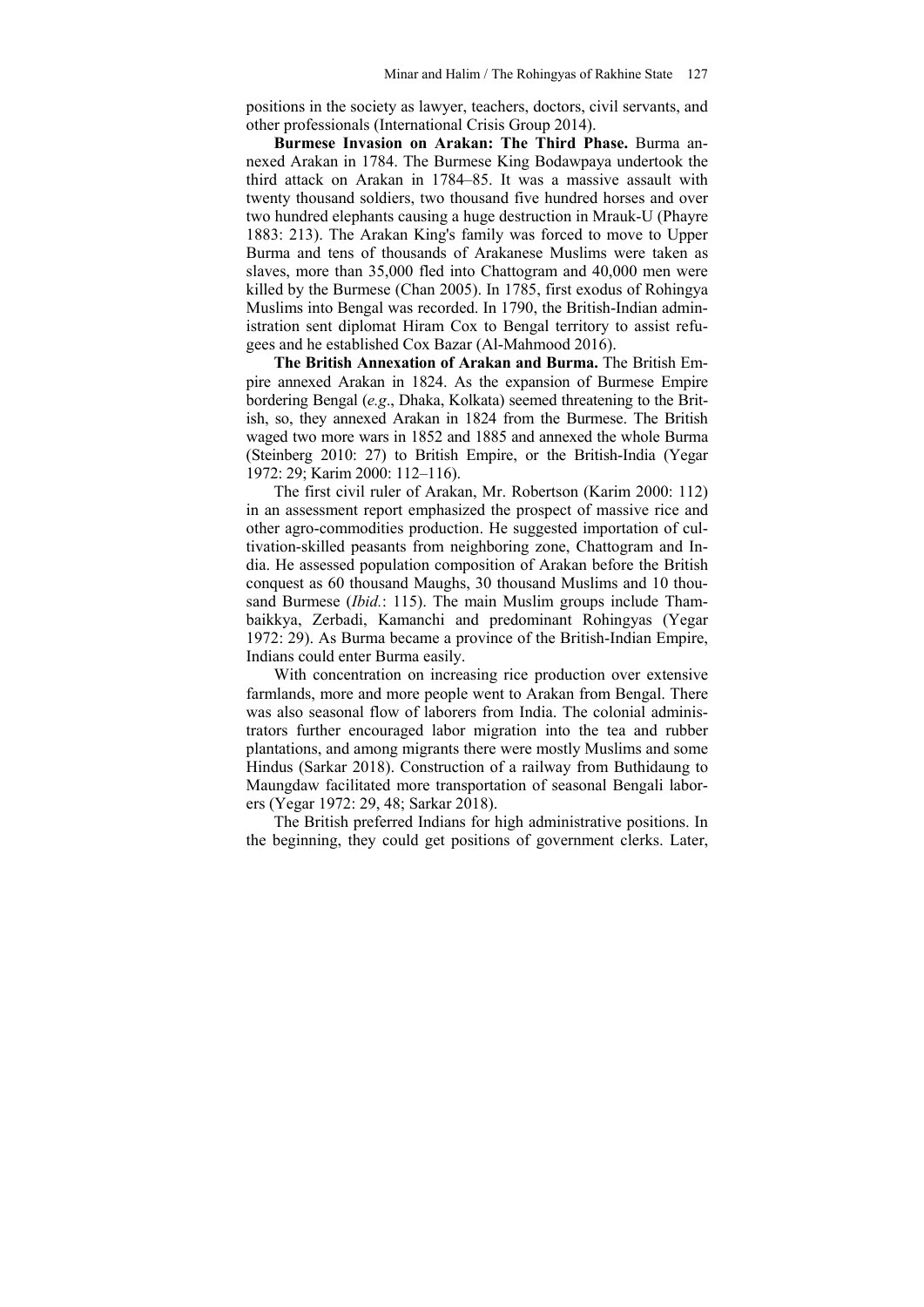Indians went to Burma as teachers, engineers, businesspersons, bankers and so on (Yegar 1972: 30).

Skilled and talented Indians took urban professions, thus concentrating mostly in the cities, but considerable number also settled in villages. In Rangoon and in most of Burma's towns and villages, the traders and shopkeepers were usually Indians, mainly Muslims. Indian migrants made sure that other Indians joined them so by the early twentieth century, their number reached one million with more than half of them being Muslims (Yegar 1972: 30–31). Aye Chan argued that people were brought from Bengal and British administrators granted them land (Chan 2005).

## **8. ARAKAN UNDER THE BRITISH CROWN COLONY**

Arakan went under 'Crown Colony' administered by the British in 1937. Under the Act of Government of Burma in 1935, Burma became a distinct Crown Colony in 1937 (Sarkar 2018). The British stimulated labor flow, hundreds and thousands of people from India went to Arakan for agricultural needs (Farzana 2017: 44–45).

During WW-II, in 1942, the Japanese air force attacked Sittwe (Akyab) resulting withdrawal of British administration from Burma to India. The Burmese assisted the Japanese occupation forces aspiring for their independence (Farzana 2017: 17). Since the Muslims community was pro-British, the Japanese conquest shifted ethnic balance towards the Burmese. This resulted in rivalry among Burmese and other ethnic groups causing communal violence. Both Buddhist and Muslim communities formed armed units and attacked each other. Human Rights Watch reported that 22,000 Rohingyas crossed the border into Bengal during that time (HRW 2000; International Crisis Group 2014). The Japanese undertook multiple assaults massacring the Rohingyas for their pro-British stance and destroyed 307 villages, 100,000 Rohingyas died and about 80,000 fled from the area. Ibrahim pointed that the ethnic violence in 1942 caused segregation of Muslims to the north and Buddhists to the south (Ibrahim 2016). Rakhine remained under the Japanese control until the end of war.

'Thirty Comrades<sup>33</sup> including General Aung San formed the Burmese Independence Army (BIA) to assist the Japanese against the British allies. The BIA also initiated to negotiate with the radical Muslim leaders at Maungdaw but failed. Meantime, the Arakanese Muslims started dreaming of a separate independent region (Ibrahim 2016). The Volunteer Force and British-Indian troops gradually weakened Japanese through series of random attacks. Aung San started to negotiate with the British and their independence movement subsequently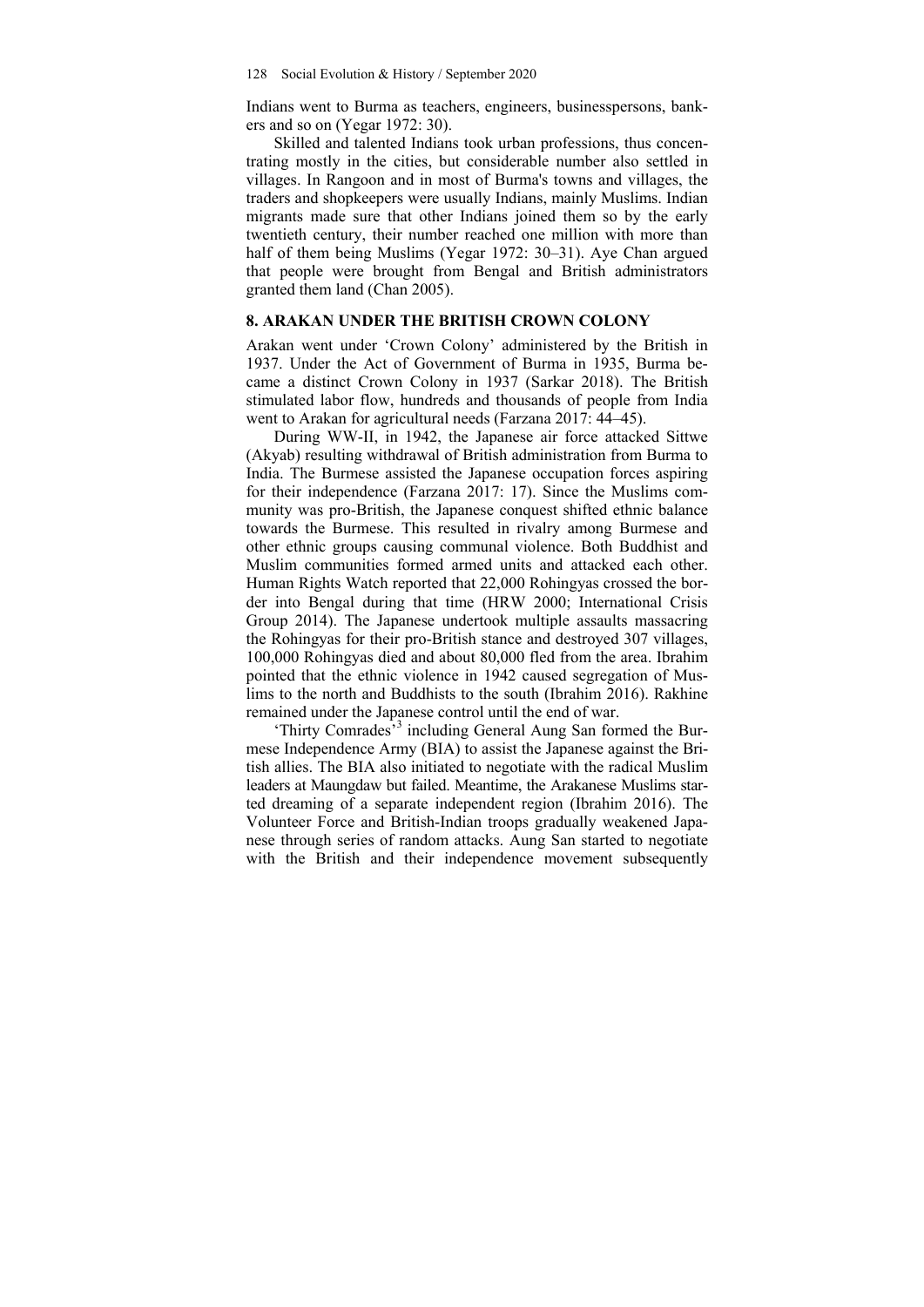switched sides and took part in the attack against Japanese from March 27, 1945. The British force occupied Sittwe (Akyab), the capital city of Arakan in December 1944 and arrested Burmese guerrilla leaders (Chan 2005). Some of the displaced Muslims returned with the British. However, the British did not keep their promise of creating a place for the Muslims. In the post-war period, distrust erupted between Buddhist and Bengali Muslims.

The Muslims formed Muslim Liberation Organization (MLO, later renamed Mujahid Party) under the leadership of Zaffar Kawal and Abdul Husein in March 1946. The MLO members collected arms and became Rohingya's own army. In 1947, during creation of India and Pakistan, the Rohingya leaders wanted incorporation of northern Arakan with East Pakistan but failed (Farzana 2017). Moreover, after some Arakanese Muslims filed a petition in the Constituent Assembly in Rangoon after independence for integration of Maungdaw and Buthidaung into East Pakistan. The Burmese authorities considered the Arakanese Muslims as hostile to the new regime and later labeled them as outsiders (Ibrahim 2016) whereas the regime considered the Buddhists as part of the new state.

## **9. THE INDEPENDENT BURMA/MYANMAR**

In 1948, Burma became independent and Arakan became part of the independent country. The Rohingyas got recognition to be part of it.

## **9.1. Arakan and the Rohingyas under Burma**

Ethnic conflicts erupted soon after establishment of independence. One of the major reasons of Mujahid rebellion was denying Muslims to resettle in their villages who fled from Arakan during Japanese invasion (Yegar 1972: 66–67). Moreover, the Buddhist officials positioned in the colonial administrator seats, imposed restrictions on the movement of Muslims from northern Rakhine to Sittwe. After the War, Muslims who went to East Pakistan were not permitted to return (Chan 2005; International Crisis Group 2014).

The Mujahid Party sent a letter to the Burmese government stating demands of a national home for Muslims, recognition of Burmese nationality, resettlement of the refugees from the Mrauk-U Townships, general amnesty for the Mujahid Party members and recognition of the party as legitimate political organization (Chan 2005). As state authority ignored the Rohingyas demands, in 1948, the Mujahidin destroyed all the Arakanese Buddhist villages in the northern part of Maungdaw, Ngapru-chaung and nearby villages in Maungdaw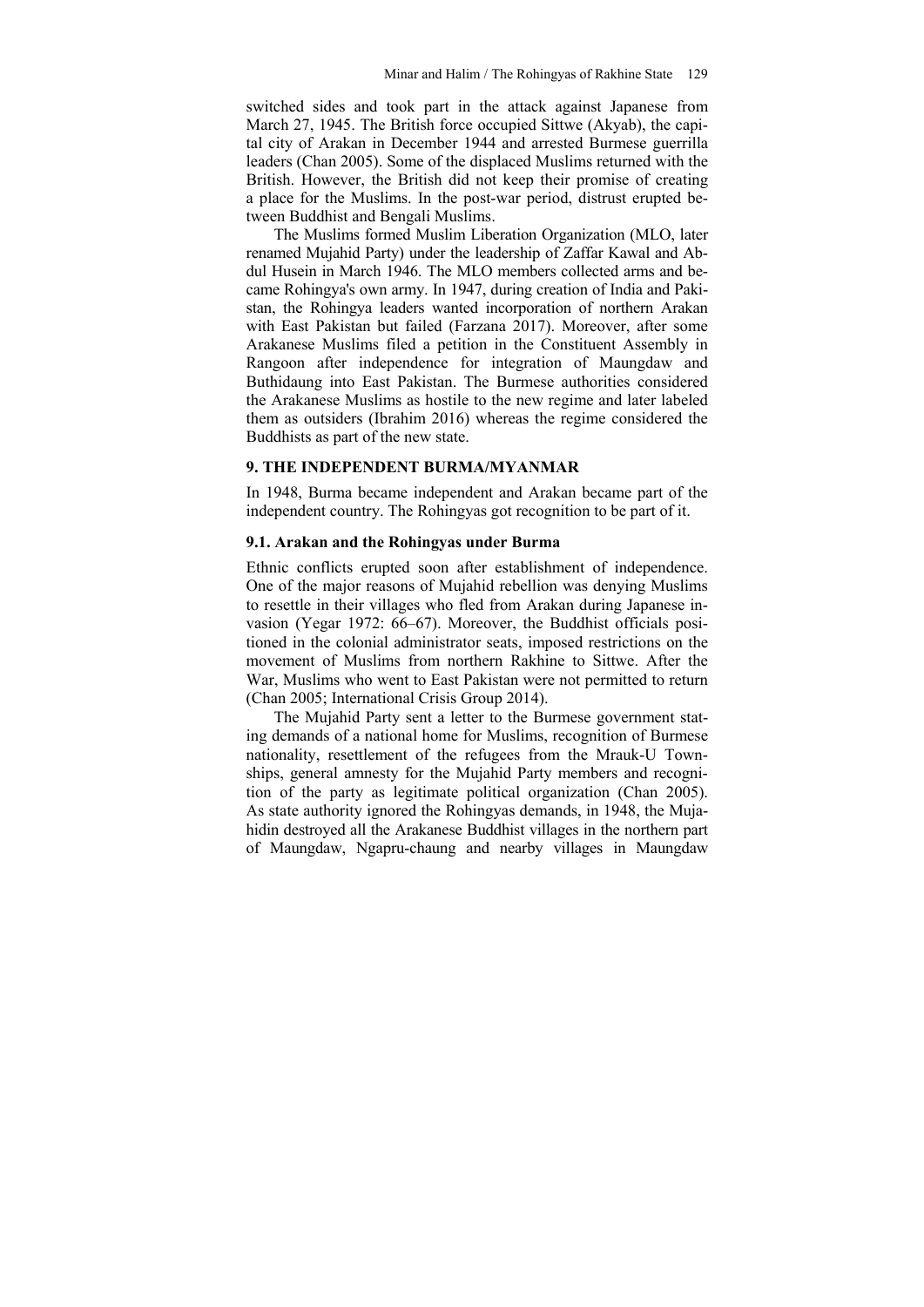Township. In all Arakan Muslim Conference in 1951, Mujahid leaders demanded the balance of power between the Muslims and the Maughs (Buddhist) (Chan 2005) and that North Arakan should be given the same status as other states (specified for Muslims of Arakan) like, the Shan State, the Karenni State, the Chin Hills, and the Kachin Zone with its own Militia, Police and Security Forces under the General Command of the Union of Burma (*Ibid.*). In the early 1950s, Mujahid's armed attacks caused large influxes into East Pakistan from Maungdaw, Buthidaung and Rathedaung. Pakistan government warned Burmese Authority about how they treat Muslims in Arakan (HRW 2000). However, later in a diplomatic turn, the Burmese Prime Minister U Nu approached Pakistan to stop supporting them by all means (Sarkar 2018).

The Mujahid leaders identified themselves as the Muslims of Arakan. Mr. Abdul Gaffar, the MP from Buthidaung mentioned the word 'Rohingya' for first time in his article in 1951 (Chan 2005). Ibrahim argued that the concept of the 'Rohingyas' is a recent construction is one that the regime favors (Ibrahim 2016). Tonkin argued that historically Rohingya was never used as an ethnic designation rather it was fashioned after the WW-II to define Muslims residing in the north of Rakhine State (*Ibid.*)*.* 

In the independent Burma, four Muslim leaders from Buthidaung and Maungdaw townships became member of legislature in post-1948 election (Chan 2005). During the 1960 elections campaign, the Burmese Prime Minister U Nu promised safe statehood for the Arakanese Maughs and when he planned to form a state for Maughs, the Muslim representatives vetoed and demanded for the Rohingya Muslims State as well (*Ibid.*).

General U Nu proclaimed Rohingyas to be equal to other ethnic groups in Arakan on several occasions. The Burmese government (1948–1962) recognized the Rohingyas as citizens (Poling 2014). Rohingyas were included in 1961 census as an ethnic group in Arakan (Ibrahim 2016) and got National Identification Card with access to all benefits of citizenship (Zarni 2013).

## **9.2. Arakan and Rohingyas under Military Rule of Independent Burma**

Arakan went under rule of the military regime after 1962 and the situation started getting worse (Ibrahim 2016). General Ne Win and his Burma Socialist Programme Party began dissolving Rohingyas socialpolitical organizations. The government privatized assets of Indian, Chinese, and Pakistani entrepreneurs resulting about 100,000 Indians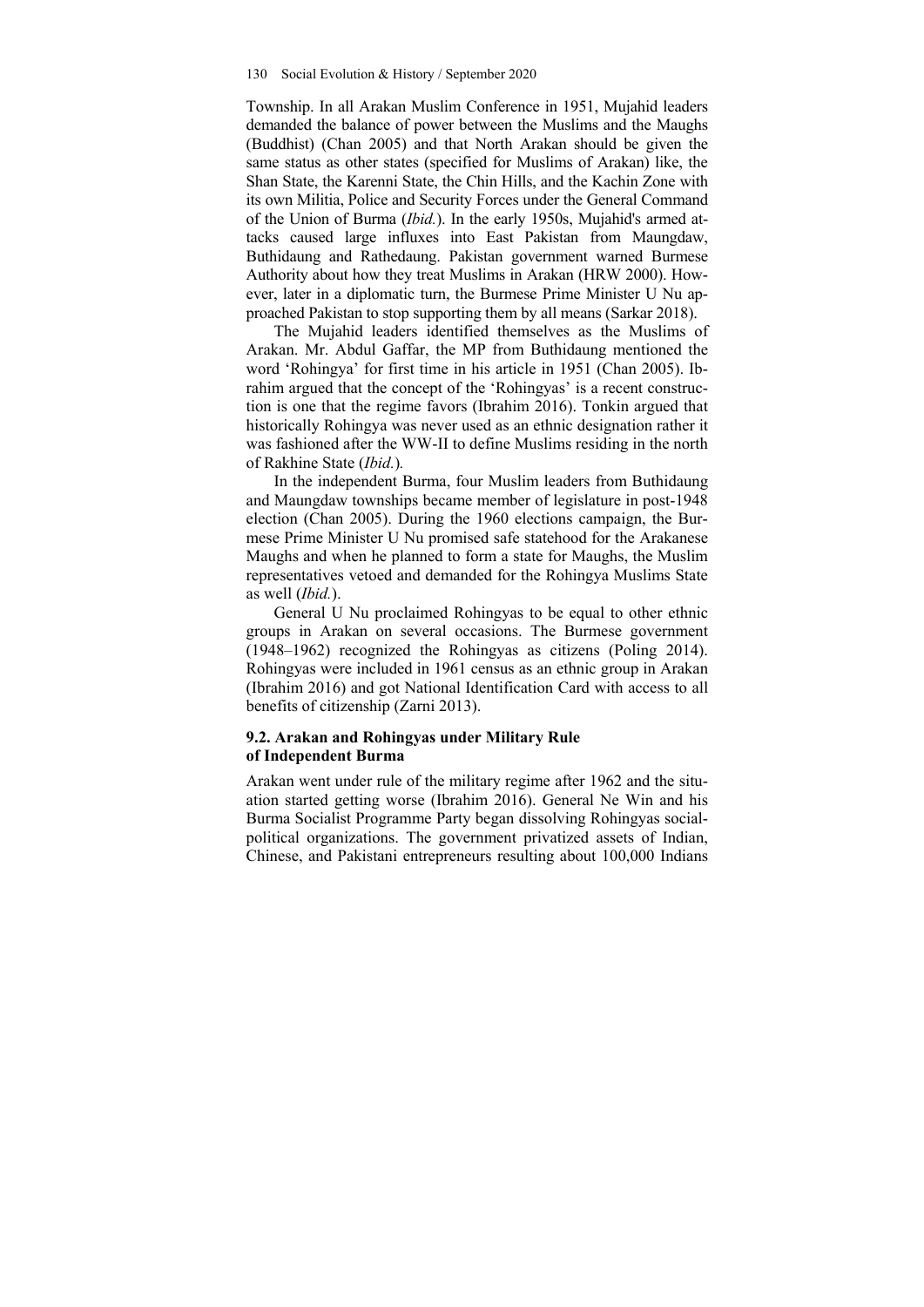and 12,000 Pakistani people leaving Burma (Chan 2005). In 1963, the Rohingya Independence Force (RIF) was formed with same philosophy of the Mujahidins to seek separation of Arakan (Yegar 2002: 53). The RIF was succeeded by the Rohingya Patriotic Front (RPF) in 1974 (Selth 2010).

The reformation of Constitution in 1974 dropped the status of the Rohingyas. In 1977, the Burmese military ruler conducted operation Naga Min causing further sufferings for the Rohingyas (HRW 2000). Military authority forcibly pushed out more than a quarter million of Rohingya Muslims in 1978 who fled to Bangladesh (Yegar 2002: 56).

The Citizenship Law of 1982 recognized 135 ethnic groups but excluded the Rohingyas (Riaz 2018). The law legitimated citizenship for them who were in Burma prior to 1823, before the First Anglo-Burmese War in 1824 and thus deprived Rohingyas from all state facilities (Ibrahim 2016). During the anti-Muslim riots in 1983, the Buddhist Maughs burned down Karen Muslim's quarters and mosque in Moulmein and Martaban city. Consequently, a Muslim organization was formed in 1984 known as Kawthoolei Muslim Liberation Force (KMLF) and apparently 200 members of the organization were weaponized and equipped by Karen insurgents. In addition, the members of KMLF took part in violence against Burmese army near Thailand border (Yegar 2002: 60).

The new military regime seized power in 1988 and renamed the country from 'Burma' to 'Myanmar' in 1989 to promote exclusionary nationalist agenda (Mohajan 2018: 28; BBC 2017). In the 1990s, the name Arakan was replaced with 'Rakhine State' (Ludden 2019; McKenna 2017). The junta began settling Buddhists in Muslims area, Northern Rakhine, and they engaged in murder, rape, and rupturing mosques (Yegar 2002: 63). In 1991–92, another massive exodus from Rakhine to Bangladesh took place and nearly a quarter million of Rohingyas fled to Bangladesh (HRW 2000). Prior to that, while pursuing Rohingya rebels, the Myanmar military attacked the Bangladesh army camp and killed a soldier; left some injured (Yegar 2002: 63). With the UN agency reconciliation process from 1994 to 1996 some 200,000 Rohingyas were repatriated to Myanmar and more than 200,000 stayed in Bangladesh (*Ibid*.: 66).<sup>4</sup>

Between 2008 and 2012, Tatmadaw destroyed many mosques and built many Pagodas in Rakhine. Buddhists got upper hand and used Rohingyas as forced labor and imposed restriction over traveling, schooling, and other daily activities. Some of them even accepted Buddhism for survival (Ibrahim 2016).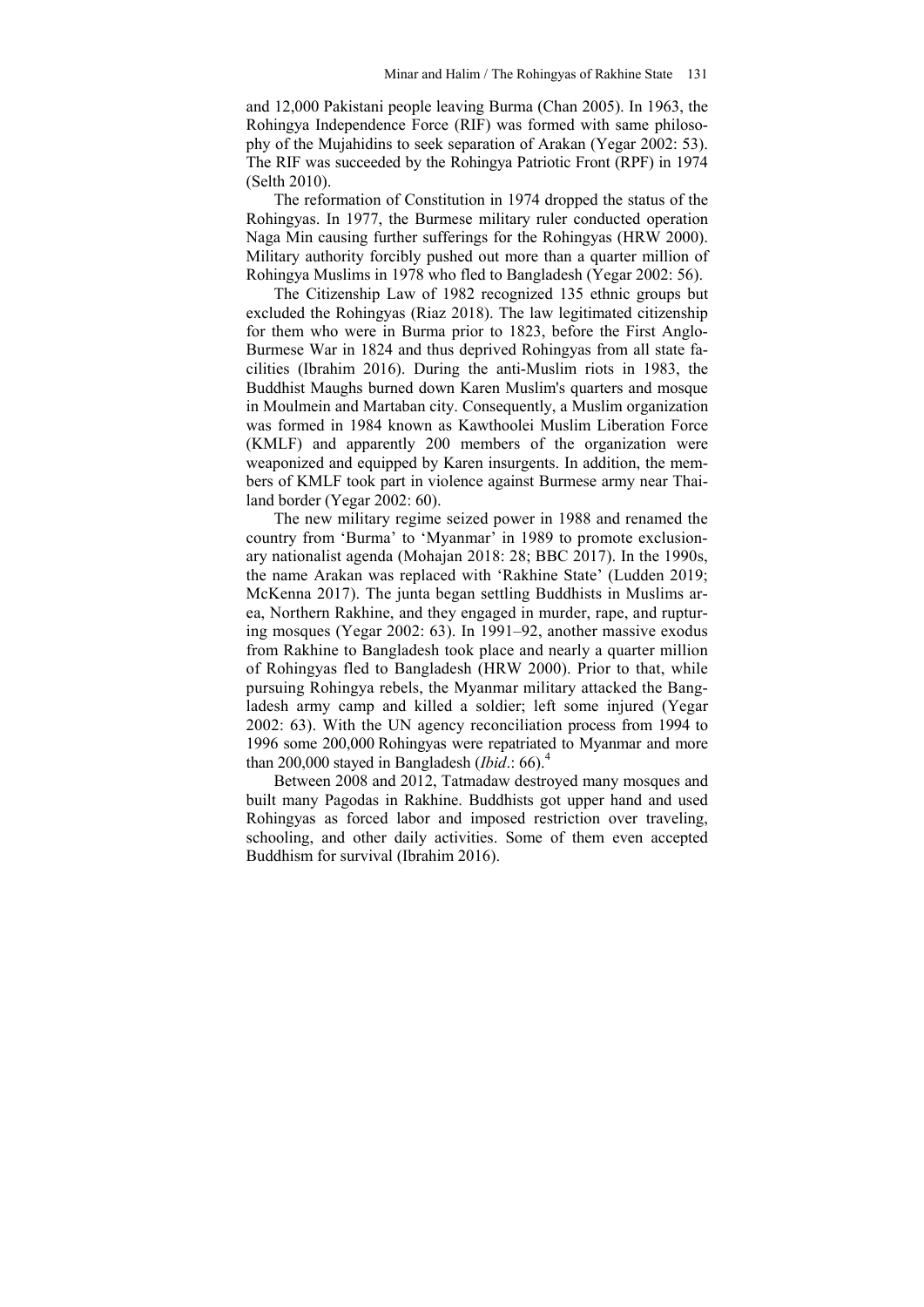The 2012 violence forcibly displaced 140,000 Muslims including Rohingya, Rakhine, Kaman and Maramagyi, 100,000 Rohingyas were captured in internal refugee camps in Rakhine and about 20,000 fled to Thailand and Malaysia (Ibrahim 2016). According to UN report, 8,614 houses were destroyed causing 192 deaths, 265 were seriously wounded. In alliance with ethnic Rakhine the security forces looted and destroyed Muslim's shops (United Nations 2018: 150–151). Previously, in 2014 national census dialect 'Rohingya' was replaced with 'Bengali' and in 2015, they were denied right to vote in general election (Riaz 2018).

## **9.3. Contemporary Scenario of the Rakhine State and the Rohingyas**

The UN reports posit that on 25 August 2017, Arakan Rohingya Salvation Army (ARSA) launched coordinated attacks on military base and up to 30 security force outposts across northern Rakhine State. Twelve security personnel were killed; however, the villagers had light homemade weapons, for instance, sticks, knives, swords, slingsshoots, and some homemade explosives (United Nations 2018: 180, 242). The counter response of Tatmadaw was sheer ethnic cleansing. The operation encompassed hundreds of villages across Maungdaw, Buthidaung and Rathedaung Townships. The UN said 40 per cent of the villages of the townships were totally or partially destroyed and that resulted in massive flow of Rohingyas to Bangladesh, numbered over 725,000 Rohingya Muslims including some Hindus (*Ibid.*: 180). The UN officials considered the Burmese authority's treatment to Rohingya as a 'textbook example' of ethnic cleansing (Safi 2017) and the UN Secretary General, Antonio Guterres, denounce the operation as ethnic cleansing (Besheer 2017). Ali Riaz noted that exclusionary nationalism was an important element of Rohingya expulsion (Riaz 2018).

## **10. THE SOCIAL EVOLUTION OF THE ROHINGYAS**

Since ancient times, the social evolution of the Rohingyas has been entwined with social evolution of the Muslims in Rakhine State. The Muslims community developed in Arakan starting from the late 700 CE when Arakan encountered the Arabs. During Mahataing Sandaya's reign (788–810 CE), some Arabian Muslim sailors were allowed to live in Arakan after their ships wrecked off the Ramree coast. As depicted above, though the Muslims initially had marginal role in the society, they gradually became influential and important in the society. The Arabian Muslims who got there from a wrecked ship,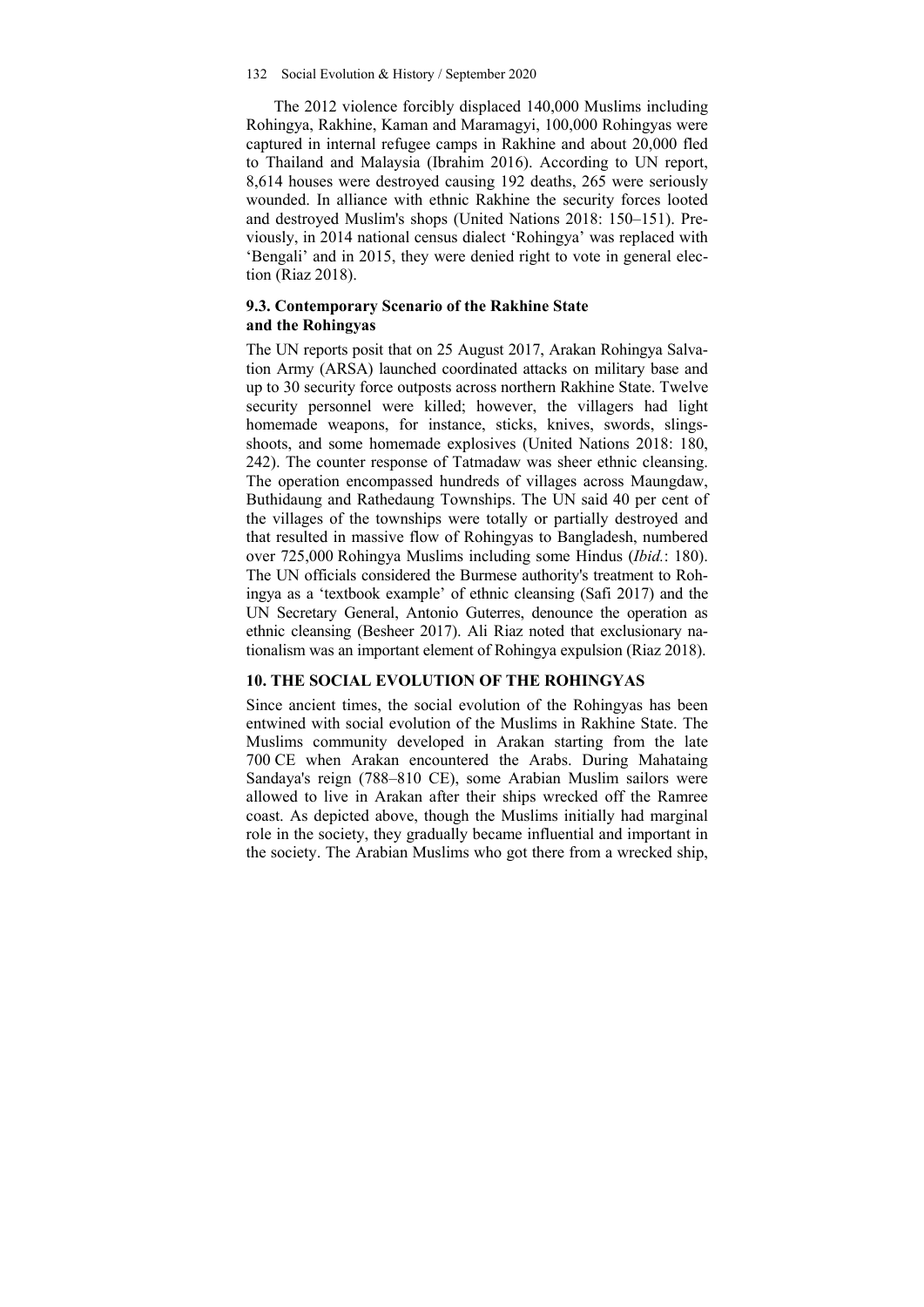they gradually became the mainstream in Arakan and in Arakanese society. They are considered as the ancestors of Rohingya (Karim 2000: 24–25). From the ninth to twelfth centuries they became important since the Arabian merchants expanded trade along the South and Southeast Asia coastal regions. During this time, more and more Arabian and Persian traders came to settle in lower Burma and Arakan and since twelfth century, Muslims had significant presence in northern Arakan (Yegar 1972: 2–3). The Arabian and Persian Muslims assimilated with the locals and absorbed Arakanese culture and language without relinquishing their ancestor's religious belief.

The King Sawlu, educated by Arabian Muslims, like his father king Anoarahta sheltered the Muslims in Arakan. When King Sawlu ascended to the throne, he appointed his teacher's son Yaman Khan as governor of the city Pegu. Later Yaman Khan became disloyal to the King. Once Yaman killed the King Sawlu and ascended the throne. It was the first time when Muslims gained the throne and royal power (Yegar 1972: 3). With the Muslims in royal power and his treatment of the Muslims, the social status of the Muslims was uplifted in Arakan society.

### **10.1. Social Evolution of the Rohingyas: Early Arakan Era**

The early Arakan era started with its inception as an independent kingdom, distinct from Burma and Bengal till British conquered Arakan. Prior to this era, Burma invaded Arakan in 1406 and the King of Arakan, Min-Saw-Mon, fled to Bengal. In 1430 Min-Saw-Mon regained the throne with the help of Bengal Sultan Jalal-ud-din Muhammad Shah. The Muslim soldiers and their escorts, who went to Arakan to fight against Burma, settled there to support further Min-Saw-Mon. As gratitude, the king adopted Muslim name 'Sulaiman Shah', issued coins with Muslim inscriptions, and appointed Muslims on the top of divan (Phayre 1883: 78). The new Muslim population married and settled there.

Through the stalwart efforts of the new Muslim community members Arakan reached peak of its flourishment. In the Bay of Bengal region, capital of Arakan Kingdom, Mrauk-U, became a significant regional trade hub. Integrated with assiduous Muslim newcomers, the Kingdom built up a powerful naval force and established unprecedented business hub in the coastline of the Bay of Bengal. It was the high time for Muslims community in Arakan (Alam 1999: 14).

The incorporation of the accompanying soldiers of the Mughal Prince Shah Shuja, when he took refuge in Arakan (1660), into the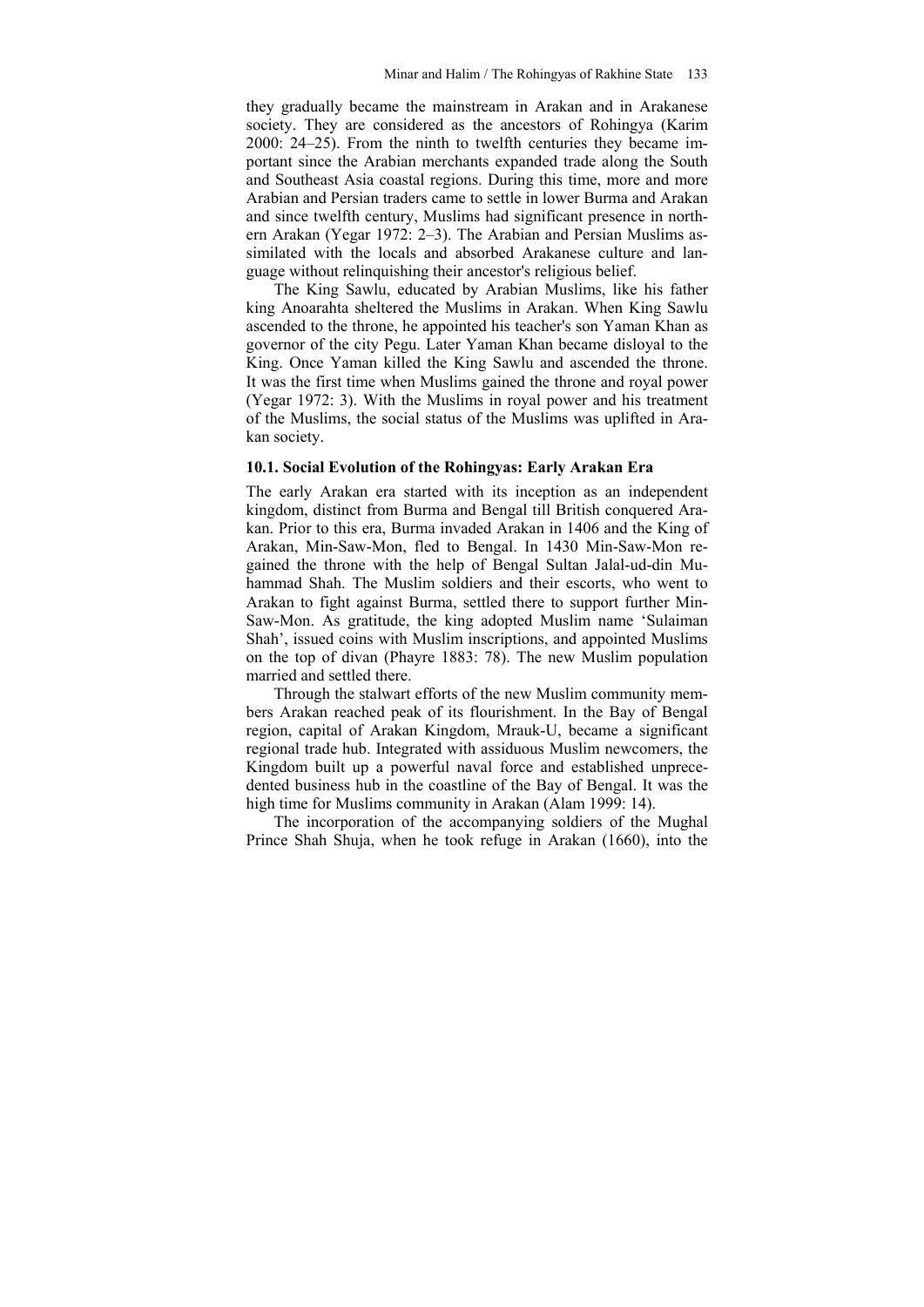elite palace guard as a special unit (*i.e*., Kaman), was an important event in the evolution of the Muslims in Arakan (Karim 2000: 48).

Thus, from fifteenth to seventeenth centuries, Muslims' position became stronger and importance increased in Mrauk-U. Also, a good understanding between Akaran and Bengal contributed better positioning of the Muslims in Arakan as many of them got place in the upper strata of the society through various professions, for instance, lawyers, teachers, doctors, civil servants etc. (International Crisis Group 2014).

The Burmese occupation of Arakan in 1784–1785 disrupted both Muslim and Maughs community. The usurpers thereupon took Arakanese pretty women and girls without any consideration of their families moreover killed about 40,000 men in a day (Chan 2005). In addition, many Muslims were forced to move to Upper Burma and approximately 200,000 Arakanese (Rakhine) fled to Chattogram (Bengal). Later, King Bodawpaya included Muslims in military force as a new unit known as 'Myedu' (International Crisis Group 2014). During the four decades of tyrannies, Burmese authority persecuted Muslims and Arakanese in many ways as they massacred Arakanese who were unable to pay tax, even infants were not excluded from poll-tax. Around 3,000 people were sent to forced labor in the Meiktila lake construction who never came back, besides around 6,000 more died of diseases after dragging away to serve against Chiengmai (Harvey 1925: 280).

## **10.2. Social Evolution of the Rohingyas: The Colonial Era**

During the Colonial Era (1824–1948) the British annexation of Arakan in 1824 (later Burma in 1885) had a significant impact on social and economic status of Rohingyas in Arakan. During the British occupation of Arakan there was about 30,000 Rohingya Muslims among 100,000 total populations. Observing the potentiality of growing agricultural commodities on fallow land, British authority brought people from neighboring India and Bengal into Burma. During that time, many Muslims and Hindus migrated to Arakan which gave an impetus to Rohingyas to produce a powerful influence over society (Karim 2000: 112–115).

Migrated Muslims formed family by marrying local Buddhist and Muslim women. Burmese women married Muslims and converted to their husbands' religion. The Muslims tremendously contributed to the increase of farmland and rice production. Whereas in 1845 the farmland of Burma was 354,000 acres, in 1930 the area grew to 12,370,000 acres (Yegar 1972: 29–33). In the 1910s, in the Maungdaw Township alone, there were fifteen Bengali Zamindars who brought thousands of Chit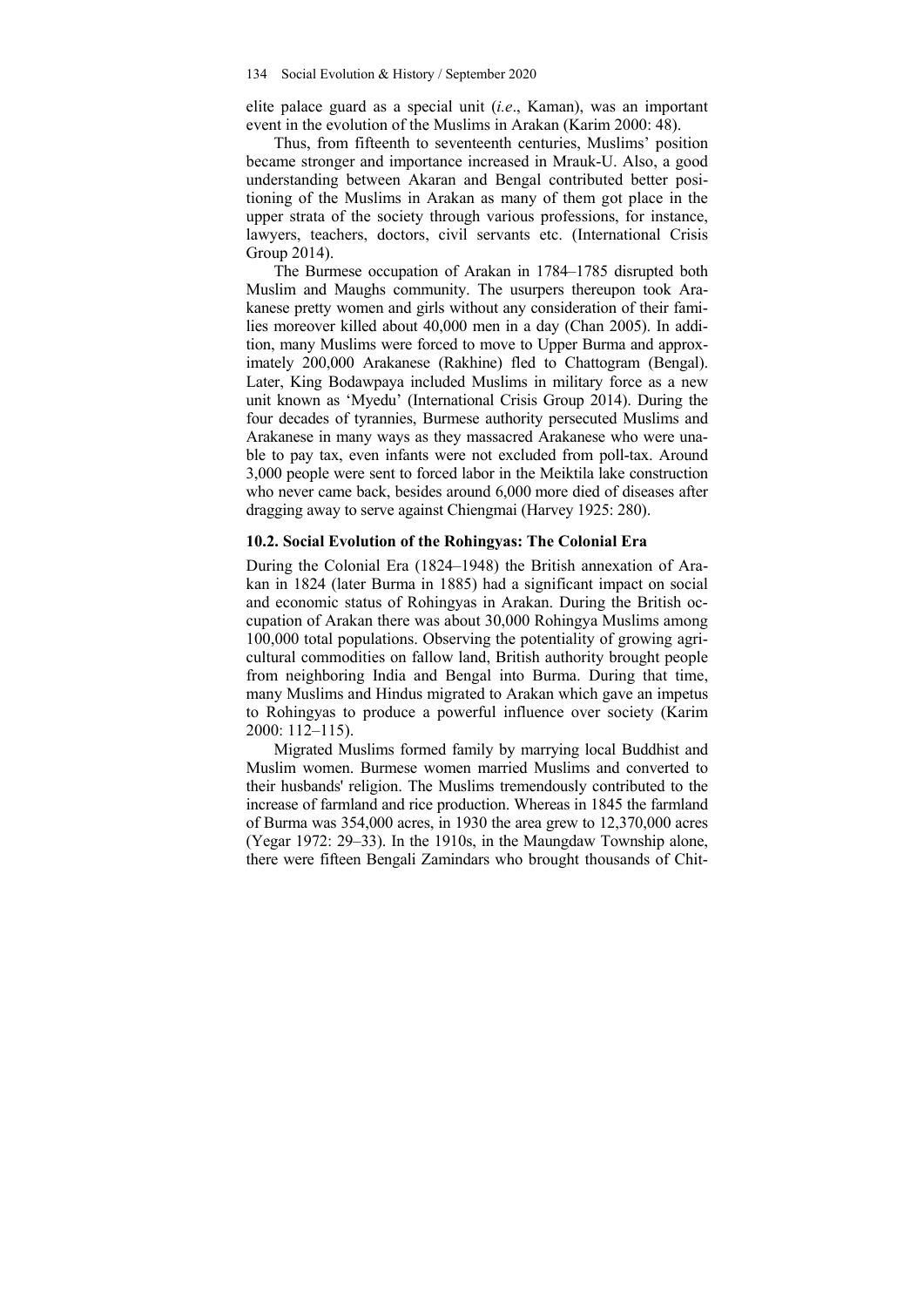tagonian tenants and established agricultural Muslim communities and built mosques with affiliated Islamic schools. However, in the British records all these villages occupied by the Bengalese continued to be called by Arakanese names (Chan 2005).

As Muslims settled down, they built Mosques and Madrasas which were open for their children to learn Quran, Arabic, and Urdu. The religious orthodox Muslims became Burmese in all other aspects except religion (Yegar 1972: 30–31, 40). Moreover, more Indian Muslims were brought into Arakan. They went there and occupied the top administrative positions from public service to military (Akhanda 2013: 54). As the British favored people from different ethnic and religious groups, they were able to reach various top levels of colonial services (Farzana 2017: 44). So, Muslims' social status was high in the society. As time went on, Muslims became important factor for social and economic leadership; moreover, they also became a catalyst of development in Rangoon and some other towns. Furthermore, their social and economic status dominated other ethnic groups in Burma.

In the early twentieth century, Muslims became cognizant of social activities as they formed various social organizations. In 1908, Bohras Soorti Mohamedan Association was formed in Mumbai and most of its members were wealthy merchants. To build a unique socio-economic and cultural life for the Burmese Muslim community, a Muslim Society named 'U Bah Oh' was founded in Yangon in 1909 and was funded by Muslim businessman (Akhanda 2013: 55) which later raised its voice for Muslims rights in Burma. At the same time, the Rangoon Meiman Jamat was established. A sporting club, the Islamic Fraternal Society established in 1909 marked obvious sociocultural consciousness. A young group of Shia Muslims established Persian Association in Rangoon in 1909 to address social and religious issues. In 1930, it was reformed into Iran Youth League and in 1935 the name of the association was changed to Iran Club when Persia was changed to Iran; this was one of the oldest social organizations in Burma (Yegar 1972: 40–41).

In 1912 the Malabar Muslims established Cholia Muslim Association. Their community members were scattered throughout Burma conducting small businesses. In 1946, it was renamed into the All-Burma Tamil Muslim Association. Another association called Malabar Muslim Association was formed in 1918. Bengal Muslims had many associations, such as, the Decca Club, the Chittagong Association, and the Bengal Association. All these associations merged into All-Burma Pakistan Association after Pakistan was established in 1947. Similarly,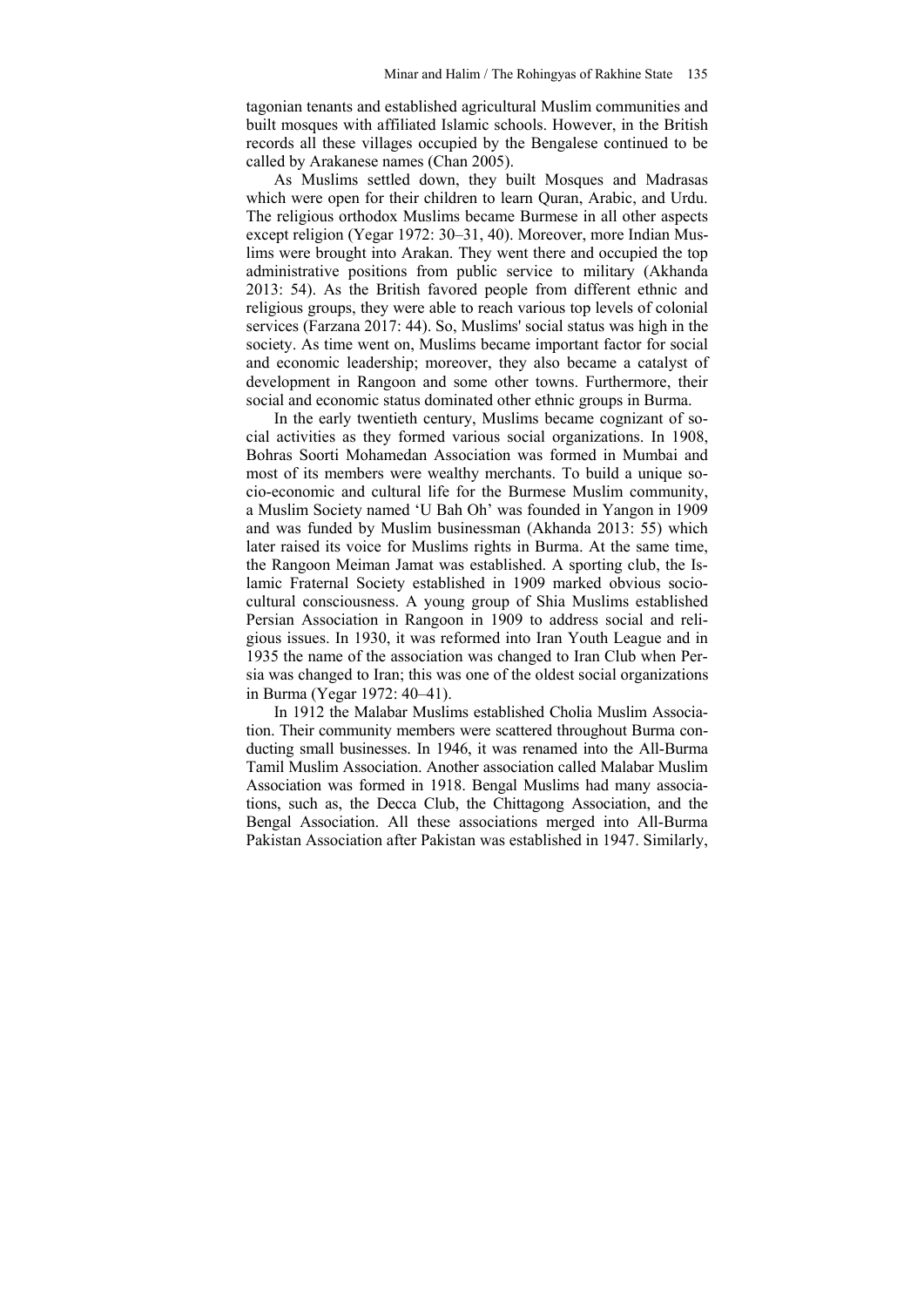Qadiyani and Ahmadis believers also established association at the beginning of the century (Yegar 1972: 41).

Several Muslim associations were registered and recognized by government as scientific, literary, or charitable organizations. Their activities were almost the same, consciously avoiding political affairs, concentrated on cultural, societal, religious, educational spheres and community's welfare. Moreover, occasionally they also cooperated with non-Muslims associations on the issues of general welfare. As Yegar noticed the actual achievements of most these associations was much more modest than their declaration as they devoted themselves to development of religious, social, cultural, and educational status. Many schools, libraries, mosques, hospitals, and social centers were established by these associations and acted as an arbiter to mitigate inter-community conflicts; moreover, they announced scholarships for poor and brilliant students from all religious groups. Thus, Shia association was active in communal activities, while the Iran Club regularly arranged sports competition. The All-Pakistan Muslims Association came into public attention after World War II when they served as an umbrella organization for various Bengali Muslims societies (*Ibid.*: 42–44).

All Muslim groups lived in harmony and practiced their rituals without any conflict. This marks a tremendous progress of the societal evolution. The Muharram celebration was held with excessive enthusiasm. Shia community was permitted to flagellate themselves in Burma; however, to avoid any accidents, emergency ambulances were prepared by police. Furthermore, the Dawoodi-Bhora community took part in parade. The Dawoodi-Bhora had no community association and they were under the leadership of a single, Imam, who came from India (*Ibid.*: 45).

Beside these communal associations, each community maintained close ties with home district in India and Bengal. Consequently, in 1909 Indian Muslims formed All-India Muslims League in Burma, however, later it was transferred to Khilafat movement in 1918. All Muslims community also established several general organizations and institutions for Burmese Muslims welfare, with particular emphasis on youths' education (*Ibid.*: 47–48).

During that time in Burma, most of the mosques were used as schools. Besides, many schools were established in Rangoon by Muslims such as the first secondary school and Madrasa Mohammedia Randeria High School (started in 1867), one of the oldest educational institutions in Burma. When government included these institutions in formal education curriculum, children from Hindu and Buddhists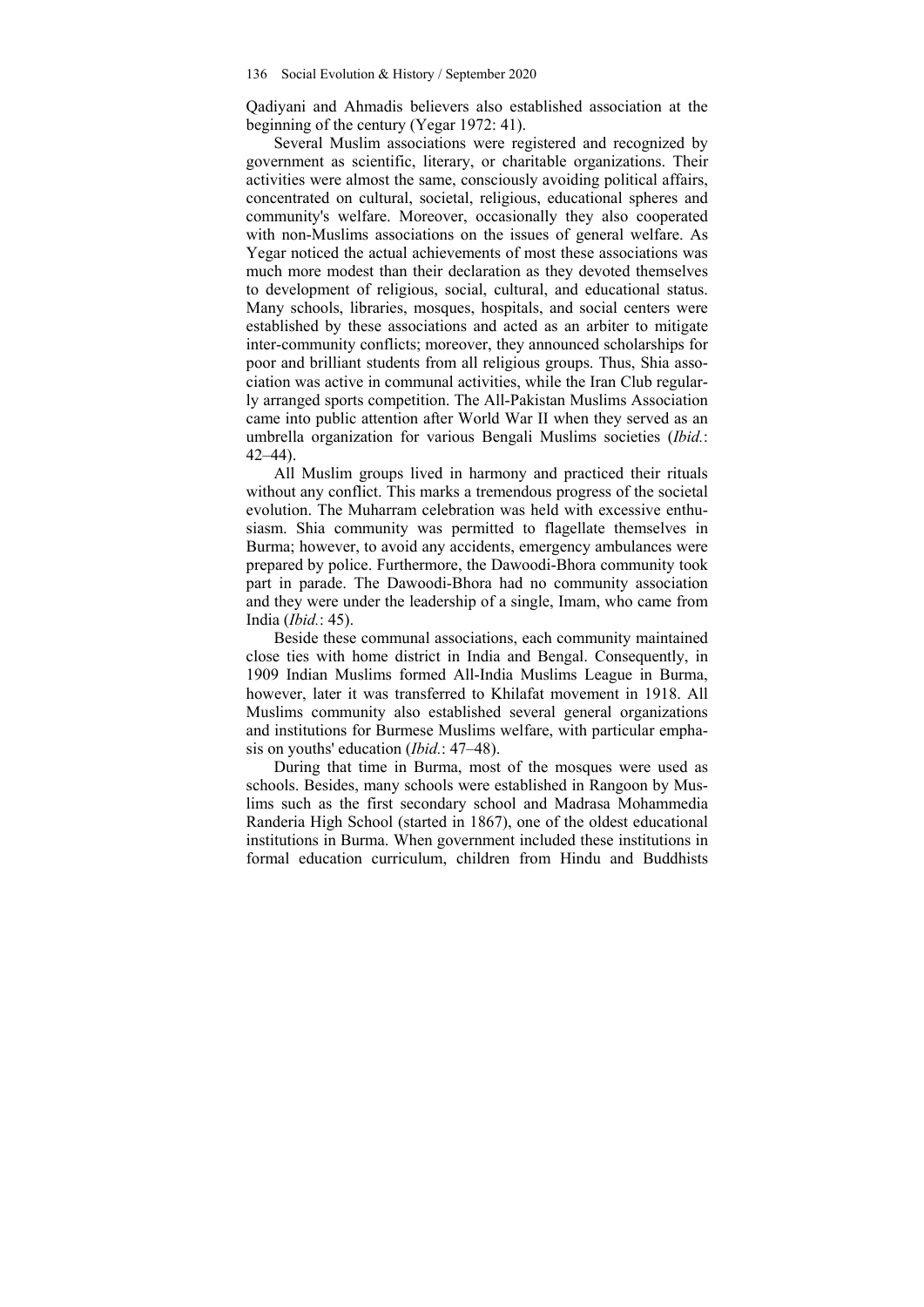community along with Muslims, began attending schools from 1927. Islamia School was another significant Muslims secondary school (established in 1886) whose board of directors included representatives from all Muslims sects. Prior to World War II, there were fortyone Muslim schools in Rangoon and eleven of them were private. All these school published monthly and annual journal in Urdu and English. Furthermore, several orphanages were built in different parts of Burma. During the British period five orphanages were established in Rangoon and some of them were annexed to the Schools and Madrasas (Yegar 1972: 50–51).

In addition to children education, the Muslim community began to arrange annual educational conference named All-Burma Muslims Educational Conference since 1905. Even scholars and university students began to engage in teaching to uplift the standard of Muslim education. As a result, the unity and status of Muslims was strengthened. In 1921, the Muslim students of the University of Rangoon formed the Rangoon University Muslim Students' Association. They established a library with Muslim donors' support and published annual journal on religion, politics, literature and history and organized lecture and lessons on religion. Due to internal conflict, the organization split into two parts and another organization, the Muslim Students' Society was formed in 1923. They began to work for welfare of Muslim society. They would also publish journal named 'The Cry' and distributed it for almost free of cost; moreover, another Muslim Students' Society established in Maymyo, in 1950 with the similar constitution and responsibilities (*Ibid.*: 52–55).

By the mid-twentieth century a new educated and politically conscious younger generation superseded the older ones. Before the beginning of the Second World War a political party, Jami-a-tul Ulema-e Islam was founded under the guidance of the Islamic scholars of which Islam was the ideological basis (Chan 2005).

During the World War II, when Japanese forces invaded Burma, as Muslims supported the British whereas Burmese supported the Japanese, the Burmese Independent Army along with Japanese force killed 100,000 Muslims and forced 500,000 to flee. As Japanese carried out atrocities on Muslim community, most of Muslims organization became inactive. However, Volunteer Force Muslims fought against Japanese and Burmese. By that time, Muslims community became more aware of their political rights as a result they went on demanding a separated Muslim area in northern Arakan. The Muslim Liberation Organization urged British and Pakistan to incorporate northern Arakan into the newly created East Pakistan (Chan 2005).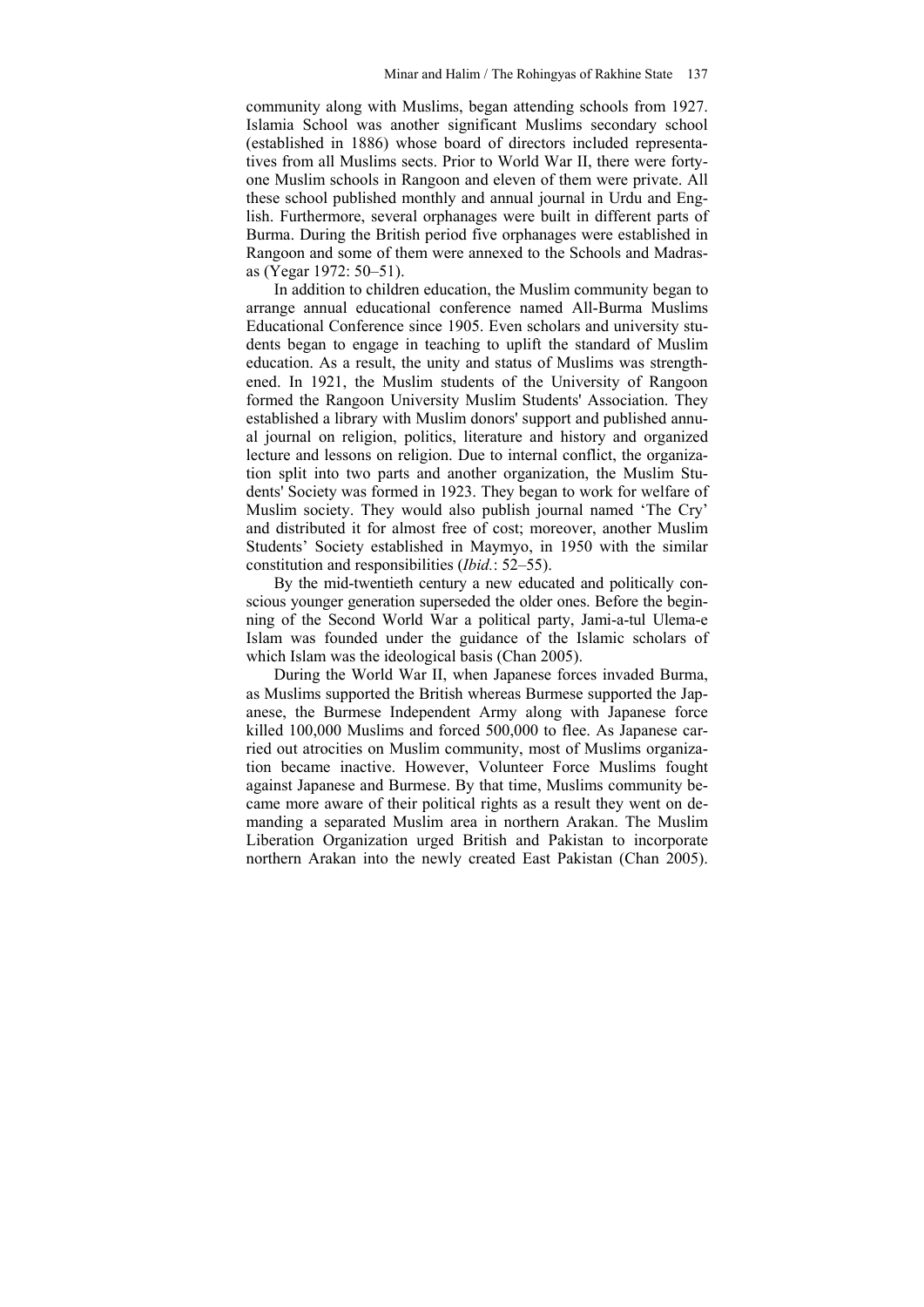After the War, the Burmese nationalist leaders founded 'Anti-Fascist Peoples Freedom League' (AFPFL) in 1945. To bring the Muslims into the wave of that Nationalist movement the Muslim leader Shiraji Abdur Razzak established 'Burma Muslim Congress' (BMC) in 1945. BMC became a part of AFPFL later on and contributed to nationalist movement. Another Muslims' organization 'General Council of Burma Muslim Associations' (GCBMA) demanded for distinct rights for Muslims in Burma Constitution; however, AFPFL leader Aung San and Abdur Razzak pursued them not to be excited for regional or communal rights prior to independence (Akhanda 2013: 57–58). After the assassination of Aung San and Abdur Razzak, GCBMA made Muslim leaders united towards Muslims rights.

### **10.3. Social Evolution of the Rohingyas: The Post-Colonial Era**

In the beginning of the post-Colonial Era (1948 onwards), Muslims began engaging in politics and Mujahid Party (MLO) initiated to negotiate Muslims' rights with the government. Myanmar enjoyed democracy from 1948 to 1962. In the 1960s election, four Muslim leaders became members of Parliament and they raised voice for Muslims rights (Chan 2005). In the meantime, the name 'Rohingya' received much attention and popularity. In 1961 the Rangoon University Muslim Students' Association protested vigorously against the proposal of introducing Buddhism as state religion in Myanmar (Yegar 1972: 86). They also formed Rohingya Independence Force (RIF) in 1963 to protect their rights. However, in accordance with the 1974 Constitution, the military government established Buddhism as the state religion and disbanded Rohingya's social and political organizations consequently all the organizations went underground (Farzana 2017: 48).

Things started getting worse since the 1960s. The Rohingyas were denied formal citizenship in 1982; hence, some of them allowed vote in the 1990 general election. Rohingyas' political party 'National Democratic Party for Human Rights' was established in 1989 and won four seats but after the election the military authority banned the party (Farzana 2017: 53). After the 1990 general election, by no means Rohingya could participate in national of local government election. The 'National Democratic Party for Human Rights' registered as Democracy and Human Rights Party and contested in the 2015 general election. Only three out of eighteen candidates could participate but after a scrupulous check and cross-check the Tatmadaw authority made it certain that none of the Rohingya representatives could partic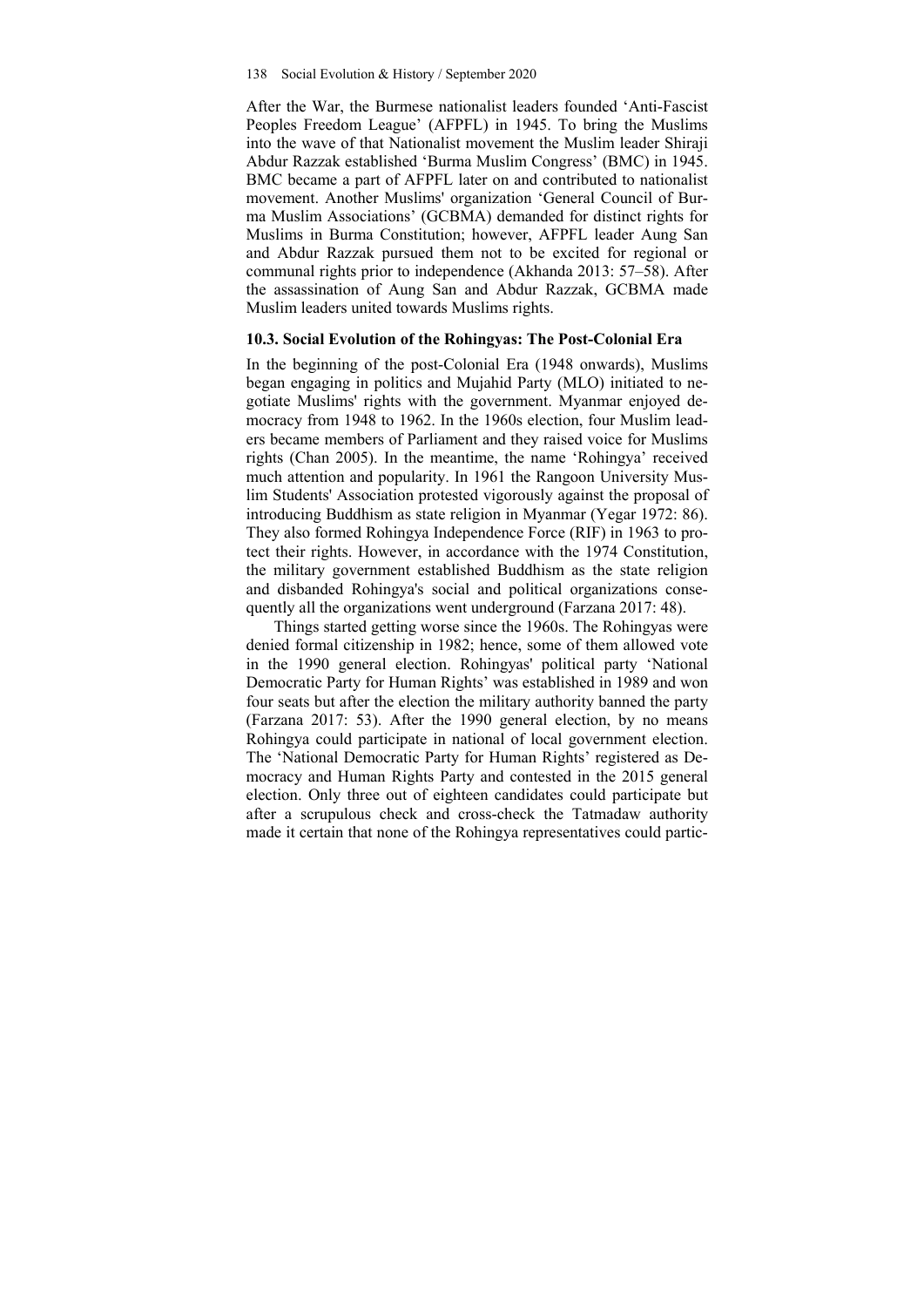ipate in the election. Thus, Rohingyas were cornered from all aspects and were deprived of their basic rights in their own land.

#### **11. DISCUSSION AND CONCLUSION**

The interviews reveal that the Rohingyas consider themselves as a different 'ethnic group' distinct both from other Muslim groups in Myanmar and from people in Bangladesh. To clarify where they came from, they often refer to their historical root, the living history of their ancestors. They consider Rakhine State as their ancestral homeland.

Historically, Myanmar has been a land where people from many places came and settled down. In fact, the ancient inhabitants of Burma are thought to be the descendants of Mongoloid tribes who mostly lived in upper Irrawaddy and interestingly there was no difference between Arakanese Maughs and Burmese except a little in language (Phayre 1883: 42). According to Harvey, historically Burma was mixture of tribes (Harvey 1925: 3). Harvey further pointed that the earliest inhabitants were Indonesians who were displaced by the Maughs and Tibet-Burmese tribes from western China. Subsequently the Maughs spread over the South to the near of Irrawaddy. Traditionally, the Tibet-Burmese tribes were known as Pyu, Kanran and Thet. The Thet are apparently recognized as Chins, and Kanran are now known as Arakanese (Harvey 1925: 3–4).

Amongst three Burmese attacks on Arakan Kingdom, the third attack in 1784–85 caused the greatest number of people to flow into Chattogram. During Bodawpaya occupation of Arakan in 1785, Burmese soldiers killed 20,000 Arakanese and several thousand fled to Chattogram as Walter Hamilton demonstrated that in 1802 he saw more than one hundred thousand Arakanese around twelve miles of Ramu in Cox Bazar (Akhanda 2013: 46). After the British annexation of Arakan in 1824 some of them went back to their homeland; however, the majority of them received British-Indian citizenship and settled permanently in Habrang, Chowdhurypara, Manikpur, Ramu, Cox Bazar town, Teknaf, Moheskhali, Hnila and some other places in Chattogram; moreover, right now they are living in those regions (Akhanda 2013: 55). While common argument is that some of Arakan people went from Chittagong, a deeper investigation reveals that the very composition of people in Chittagong was formed thorough the mix of people who migrated to Chittagong from Arakan during Burmese occupation of Arakan.

Moreover, Arakan Kingdom undertook two attacks on Chattogram and Bengal and one attack on Pegu while Chattogram was under the rule of Arakan. The Bengal rulers undertook two attacks on Ara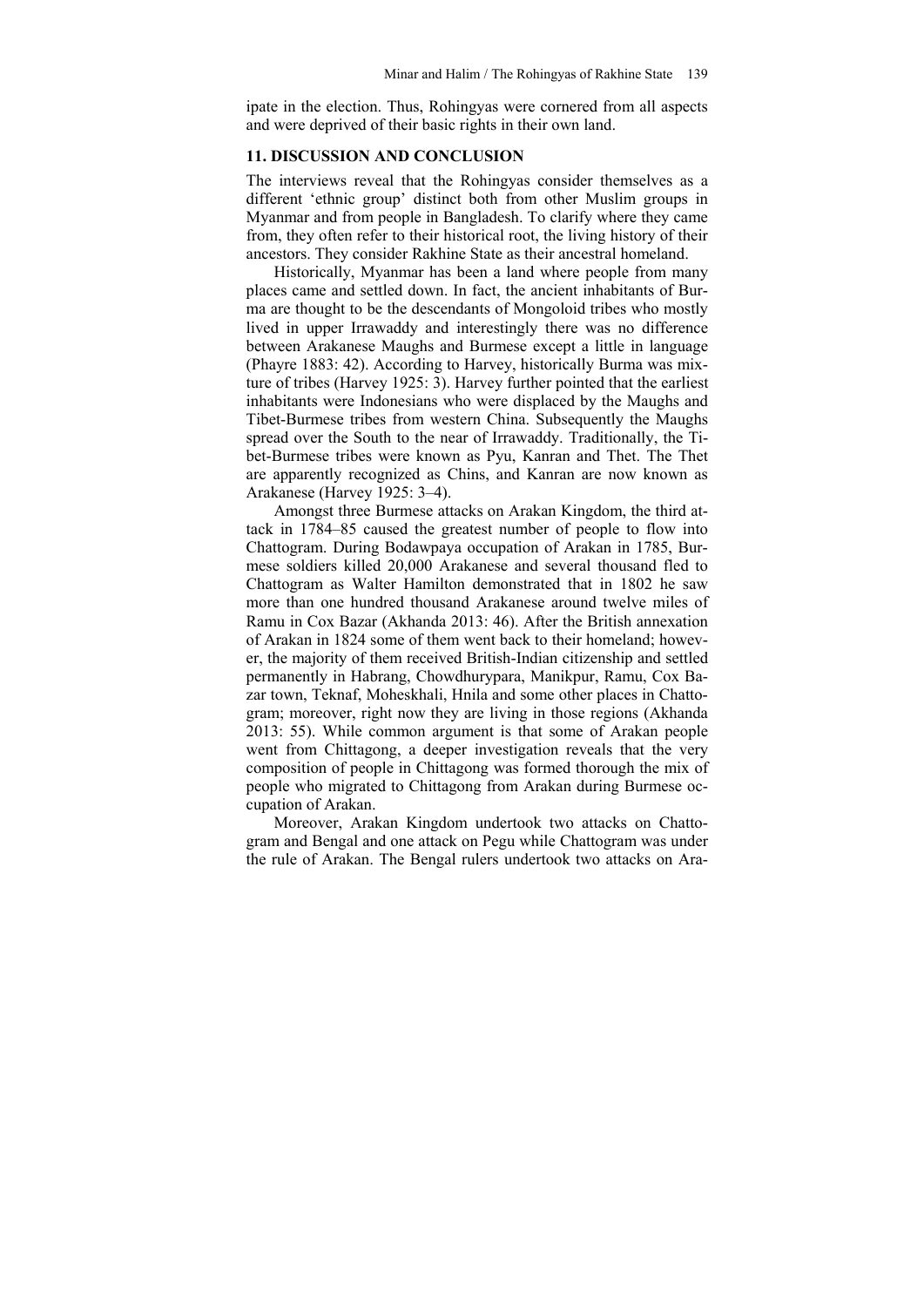kan Kingdom. When British annexed Arakan, a massive labor flow ensued into Arakan for agricultural production. In addition, when British annexed Burma, the volume of migration increased manifolds. During the Second World War, the attacks and counterattacks between the British and Japanese forces, many people flew into Chattogram. All the events caused massive in- and outflow of people from one area to another. Moreover, there have been regular flows of people between the two adjacent areas.

During the Burmese invasion of Arakan, many Muslims prisoners were taken to upper Burma and they merged with Burmese community who are known as Zerbadees (*i.e*., Indian father and Burmese mother). Bamar Muslims were formed by conversion from Burmese Buddhists. Indian Muslim are descendants of Indian Muslims brought during the British annexation of Arakan and Burma (Yin 2005: 163). Pantay are Chinese Muslims who live along Burma-Chin border in the northern part of Burma and are considered as offspring of Nassaruddin who invaded Pagan. The Turks and Pathans are found in Mrauk-U. There are also Malay and Myay Du Muslims in Burma. Kaman or Kamanchi is the second largest Muslim group in Arakan, who are descendants of Mogul Emperor Shah Shuja and live in Ramree Island.

Due to the transformation of population composition over time, it is very difficult to separate Rohingyas from other Muslim ethnic groups in Arakan. In addition to the Maughs, there are four Muslim groups in Arakan, namely: Thambaikkya, Zerbadees, Kaman or Kamanchi and Rohingya (Karim 2000: 115) and there are eight Muslim groups in whole Myanmar, which include Bamar Muslims, Indian Muslims, Turks, and Pathans and Pantay (Mohajan 2018). The people living in Arakan/Rakhine have equal rights over the land regardless of their religion or ethnicity. The significance of the Rohingyas is no less important than any other ethnic group living in Myanmar. Thus, the Burmese authority's exclusionary policy towards the Rohingyas from other groups is not legitimate.

To summarize the findings, the territory of the Arakan/Rakhine state developed from the ashes of Arakan Kingdom over thousands of years, through a long history of independence, conquests, and counter conquests. Similarly, the communities and ethnic groups living in Arakan developed over thousands of years through numerous occasions of incoming and outgoing of the people. The Rohingyas have been living in Arakan for generations. Though the ethnic consciousness was created by the educated elite class in the 1950s, they referred to their ancestors' true historical legacy delineated in the article.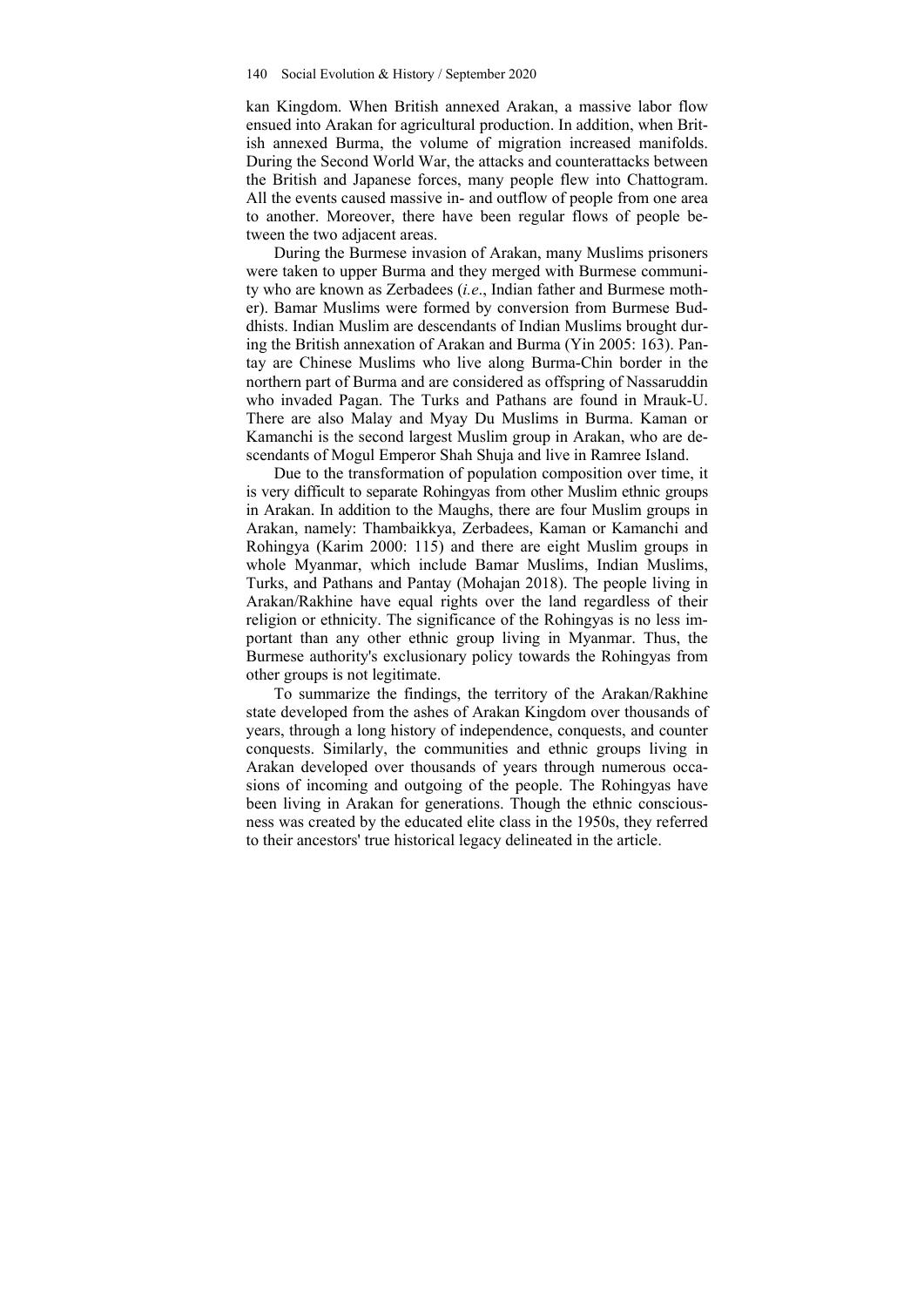Even though soon after the establishment of Myanmar' independence, the government started accepting the Rohingyas in the state system reflecting territorial nationalism, unfortunately, with the advent of military government and subsequently adopted policies, the government started excluding the Rohingyas. The renaming of the Rakhine State and Burma are also part of exclusionary policies adopted by the military junta. The exclusion gradually denied their citizenship status, free movement, marriage and having children *etc*., which culminated in recent barbarous military eviction. Though from the perspective of Tatmadaw, its military operation of forcing out the Rohingyas from Rakhine state seems to be a success; it will surely be challenging to convert this short-term military success into a long-term political success (Minar 2019).

Thus, the development of ethnic nationalism among the Rohingyas may be considered within the push-pull framework, whereas the exclusionary practices of the Myanmar government pushed them on the one hand, the urge for survival pull them together to form a unity. However, the Rohingyas ambition in terms of ethnic nationalism is not aimed to any self-autonomy, let alone independent polity of their own, rather to get recognition and assurance of their basic rights, however, this was misinterpreted by the military government.

So, what future waits for the ousted Rohingyas? The Myanmar government initially agreed to accept bilateral initiatives with the government of Bangladesh to repatriate Rohingyas from Bangladesh which created optimism; however, there has not been any concrete progress so far. On the one hand, Myanmar government has been delaying implementing its agreed terms to repatriate Rohingyas; on the other hand, the UN's effectiveness to solve the Rohingya crisis seems inefficient since its initiatives have been blocked by China and Russia on multiple occasions (Minar 2018). The future of the Rohingyas seems uncertain now. Bangladesh remains optimistic, so is the world community; however, unfortunately there is no concrete framework for solution. Within such a scenario, the Myanmar government must perceive the long-term effect of denying Rohingyas basic rights and denying the history, which may be counterproductive to Myanmar governments' interests. If the government claims the territory of Rakhine State, then it should accept people living there. The sooner the government comes to realize this, the better it will be for Myanmar. Lastly, the United Nations Organization, the most successful international organization in the world history, should pursue to uphold its success in the case of the Rohingyas.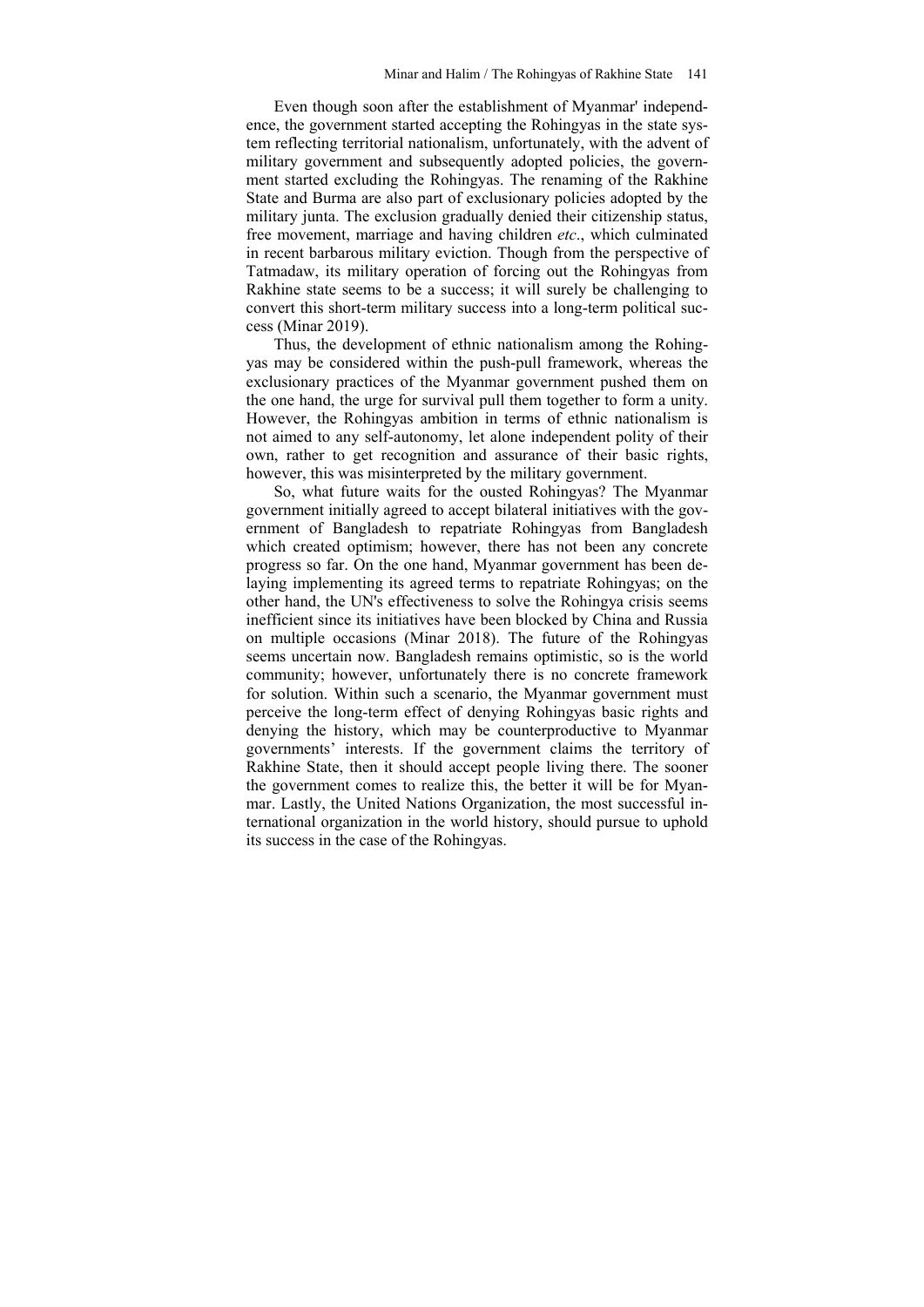#### **NOTES**

<sup>1</sup> Chin is a western state of Burma/Myanmar, mainly a mountainous region which is one of the least developed; Magway region is the administrative division of the central Burma with the second highest area among seven divisions of Burma, and Bago region is adjacent to Magway formerly known as Pegu and it has close historic relations with Arakan, adjacent to Bagothe Ayeyarwady which was previously called Irrawaddy, it also has contiguous relations with the proliferation of civilization in Arakan. Sittwe is a town in western Myanmar that was known as Akyab before the British annexation of whole Burma in 1885.

 $2$  Moulmein, now known as Mawlamyine, is the fourth largest city of Burma situated at 300 km south-east of Yangon.

<sup>3</sup> A small group of thirty Burmese youth who went out of Burma during World War II and secretly obtain military training under Japanese Army to fight against the British Army on the battleground of World War II. They are usually called 'Thirty Comrades.'

4 Tatmadaw is the official name of Myanmar armed force including Army, Navy and Air force under the Ministry of Defence.

#### **REFERENCES**

- Akhanda, D. M. 2013. *Arakaner Musalmander Itihash.* Dhaka, Chittagong: Bangladesh Co-operative Book Society Ltd.
- Alam, M. A. 1999. *A Short Historical Background of Arakan.* Chittagong: Arakan Historical Society.
- Ali, S. M. 1967. Arakan Rule in Chittagong (1550–1666 A. D.). *The Asiatic Society of Pakistan,* XII (III): 333–351.
- Al-Mahmood, S. Z. 2016. A Short History of Myanmar's Rohingya Minority. *The Wall Street Journal*, December 23. URL: https://blogs.wsj.com/ indiarealtime/2016/12/23/timeline-a-short-history-of-myanmars-rohingyaminority/
- Bahar, A. 2012. A Brief History of Arakan: From Kingdom to a Colony. *Kaladan Press Network*, January 2012. URL: https://www.kaladanpress. org/index.php/report/rohingya/3526-a-brief-history-of-arakan-from-kingdomto-a-colony.htm
- BBC. 2017. Should it be Burma or Myanmar? *BBC, UK*, September 26. URL: http://news.bbc.co.uk/2/hi/7013943.stm.
- Besheer, M. 2017. UN Chief Assails 'Ethnic Cleansing' of Myanmar's Rohingyas. *VOA News*. URL: https://www.voanews.com/a/united-nationsantonio-guterres-myanmar-rohingya-ehtnic-cleansing/4027395.html
- Census Report. 2015. *The 2014 Myanmar Population and Housing Census, Volume 2.* Department of Population. Nay Pyi Taw: Ministry of Immigration and Population.
- Census Report. 2016. *The 2014 Myanmar Population and Housing Census, Volume 2-C.* Nay Pyi Taw: Ministry of Immigration and Population.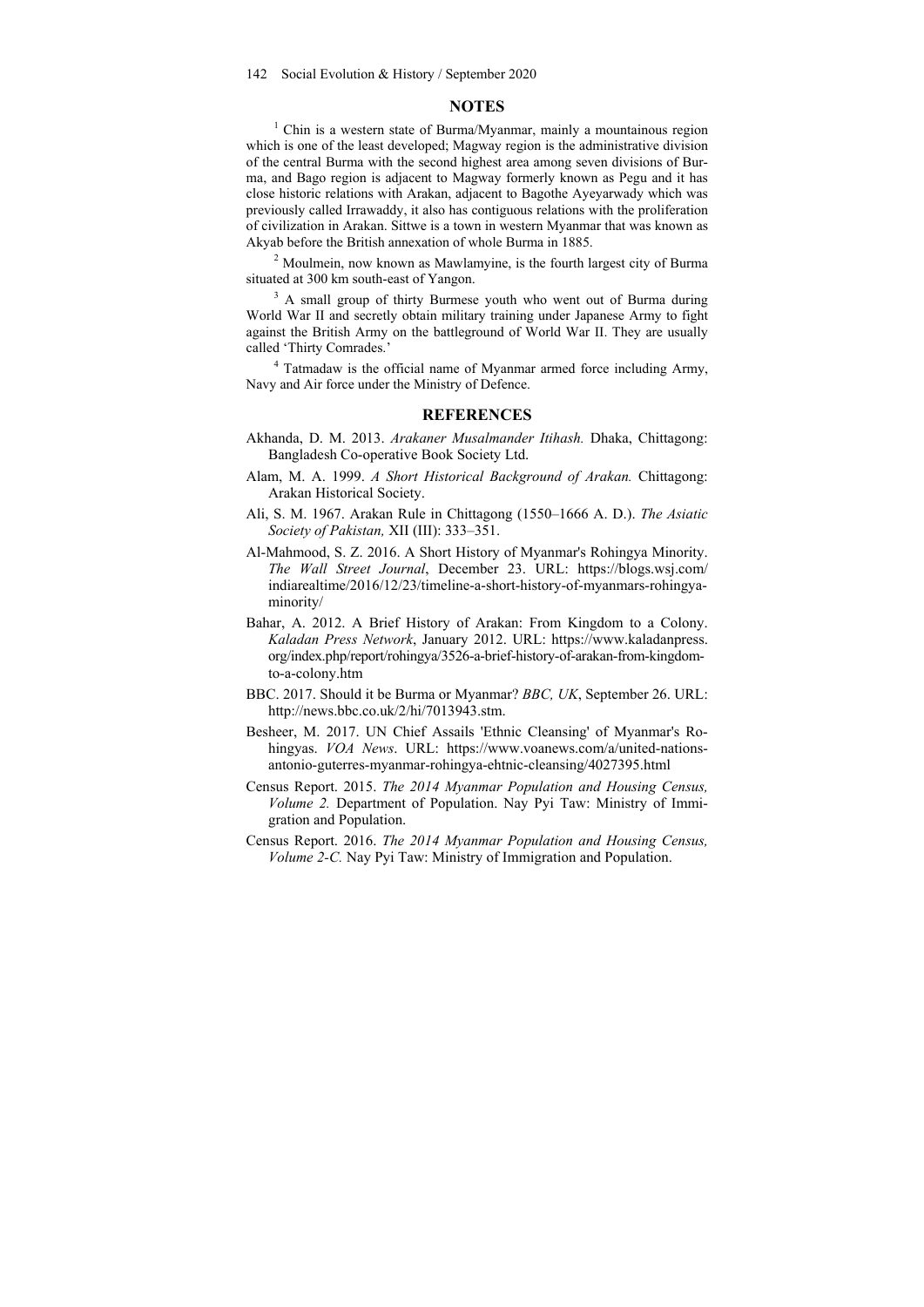- Chan, A. 2005, Autumn. The Development of a Muslim Enclave in Arakan (Rakhine) State of Burma (Myanmar). *SOAS Bulletin of Burma Research*  3 (2): 396–420.
- Farzana, K. F. 2017. *Memories of Burmese Rohingya Refugees: Contested Identity and Belonging.* New York: Palgrave MacMillan.
- Hall, D. G. 1950. *Burma.* London: Hutchinson's University Library.
- Harvey, G. E. 1925. *History of Burma.* London, New York, Toronto, Calcutta: Longmans Green & Co.
- HRW Human Rights Watch. 2000. Burmese Refugees in Bangladesh: Still not Durable Solution. *Human Rights Watch*, May. URL: https://www.hrw. org/reports/2000/burma/burm005-01.htm#P86\_15856.
- Ibrahim, A. 2016. *The Rohingyas: Inside Myanmar's Hidden Genocide.* London: Hurst & Company.
- International Crisis Group. 2014. *Myanmar: The Politics of Rakhine State, Asia Report N°261.* URL: https://www.crisisgroup.org/asia/south-eastasia/myanmar/myanmar-politics-rakhine-state
- Islam, N. 2017. Rohingya: The Descendants of Ancient Arakan. *Dhaka Tribune*, October 14. URL: https://www.dhakatribune.com/magazine/ weekend-tribune/2017/10/12/rohingya-descendants-ancient-arakan.
- Karim, A. 2000. *The Rohingyas.* Chittagong: Arkan Historical society.
- Ludden, D. 2019. Perilous Homelands: The Rohingya Crisis and The Violence of National Territory. *The Daily Star*, April 01. URL: https://www. thedailystar.net/in-focus/news/perilous-homelands-1722988.
- McKenna, A. 2017. Arakanese People. *Britannica.* URL: https://www.britannica. com/topic/Arakanese.
- Minar, S. J. 2018, September. *What awaits Rohingya Crisis Solution?*  URL: https://dailyasianage.com/news/139123/what-awaits-rohingya-crisissolution.
- Minar, S. J. 2019. Tatmadaw's Crackdown on the Rohingyas: A SWOT Analysis. *Journal of Social Studies* 5 (1): 1–5.
- Mohajan, H. K. 2018. History of Rakhine State and the Origin of the Rohingya Muslims. *IKAT: The Indonesian Journal of Southeast Asian Studies*, 2 (1): 19–46.
- Phayre, A. P. 1883. *History of Burma.* London: Trubner & Co.; Ludgate Hill.
- Poling, G. B. 2014. Separating Fact from Fiction about Myanmar's Rohingya. *Center For Strategic & International Studies*, February 13. URL: https:// www.csis.org/analysis/separating-fact-fiction-about-myanmar%E2%80% 99s-rohingya.
- Riaz, A. 2018. Will the International Community Fail Rohingyas, Again? *Shuddhashar* (9). URL: http://shuddhashar.com/will-the-internationalcommunity-fail-rohingyas-again-ali-riaz.